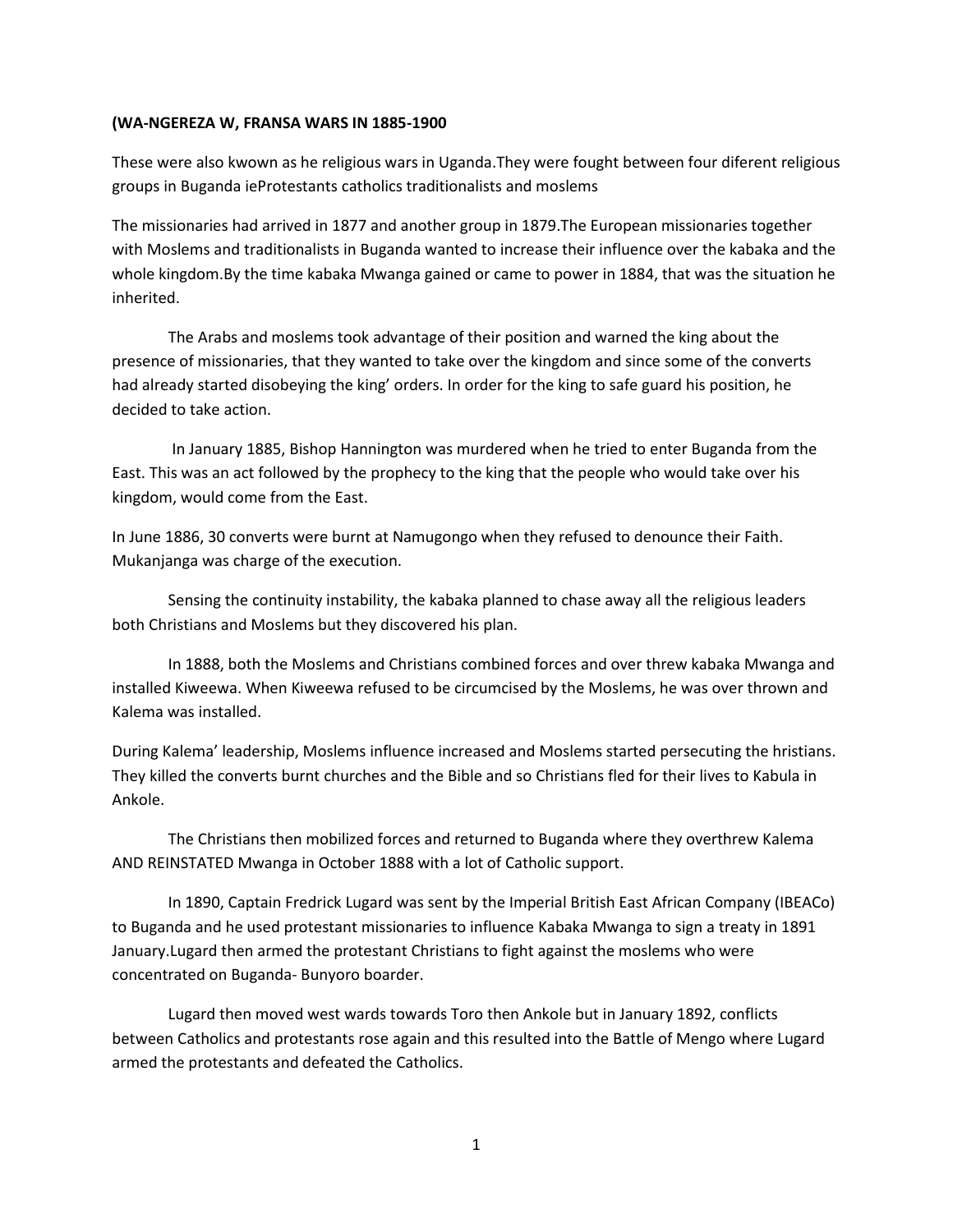#### **CAUSES OF RELIGIOUS WARS**

The struggle for political control between the Catholics and Protestants at the king' court led to the outbreak of religious wars. The Moslems and Christians and traditionalists wanted to retain the political influence over the king and the entire kingdom.

Kabaka Mwanga' struggle to maintain his position and power contributed to the outbreak of religious wars. This is because the missionaries had proved to be a threat to his position.

The differences in teaching whereby each missionary group had a different approach and principle used in order to get more converts. The local people became divided and this led to conflicts causing war.

Lugard' desire to show the British position of superiority in Buganda led to religious wars in 1892

Lugard' misunderstanding of the Kiganda law and tradition made him challenge the authority of the king and this contribute to the outbreak of the war.

Each of the Christian groups wanted their home countries to dominate the political influence in Buganda.The British missionaries (CMS) could not allow the two religious groups which eventually led to the war.

Lugard' desire to undermine the powers of the Kabaka through the protestant Christian chiefs and the pages made them disobey the king who decided to execute some leading to the outbreak of the war.

Kabaka mwanga' favor for the Catholics in attempt to reduce the British threats on his power and position contributed to the outbreak of the wars.

Each of the European groups represented an important European power and these powers were rivals back in Europe. The Catholics represented the French and Protestants, the British. The transfer of the traditional rivalry between the British and French led to religious wars.

### **THE COURSE OF THE BATTLE OF MENGO IN 1892**

In January 1892, Mugoloba, a catholic leader killed a protestant in self defence. Kabaka Mwanga tried the case according to the traditional kiganda law and acquitted Mugoloba.

The Protestants were not happy because they thought the Catholics were using the kabaka against them.The Protestants appealed to captain Fredrick Lugard who then ordered for Mugoloba' execution.

The kabaka refused and so Lugard sided with Protestants, issued them with guns and added Sudanese troops. Together with his superior maxim gun, the protestants stormed the king' palace at Mengo on 24TH, January 1892.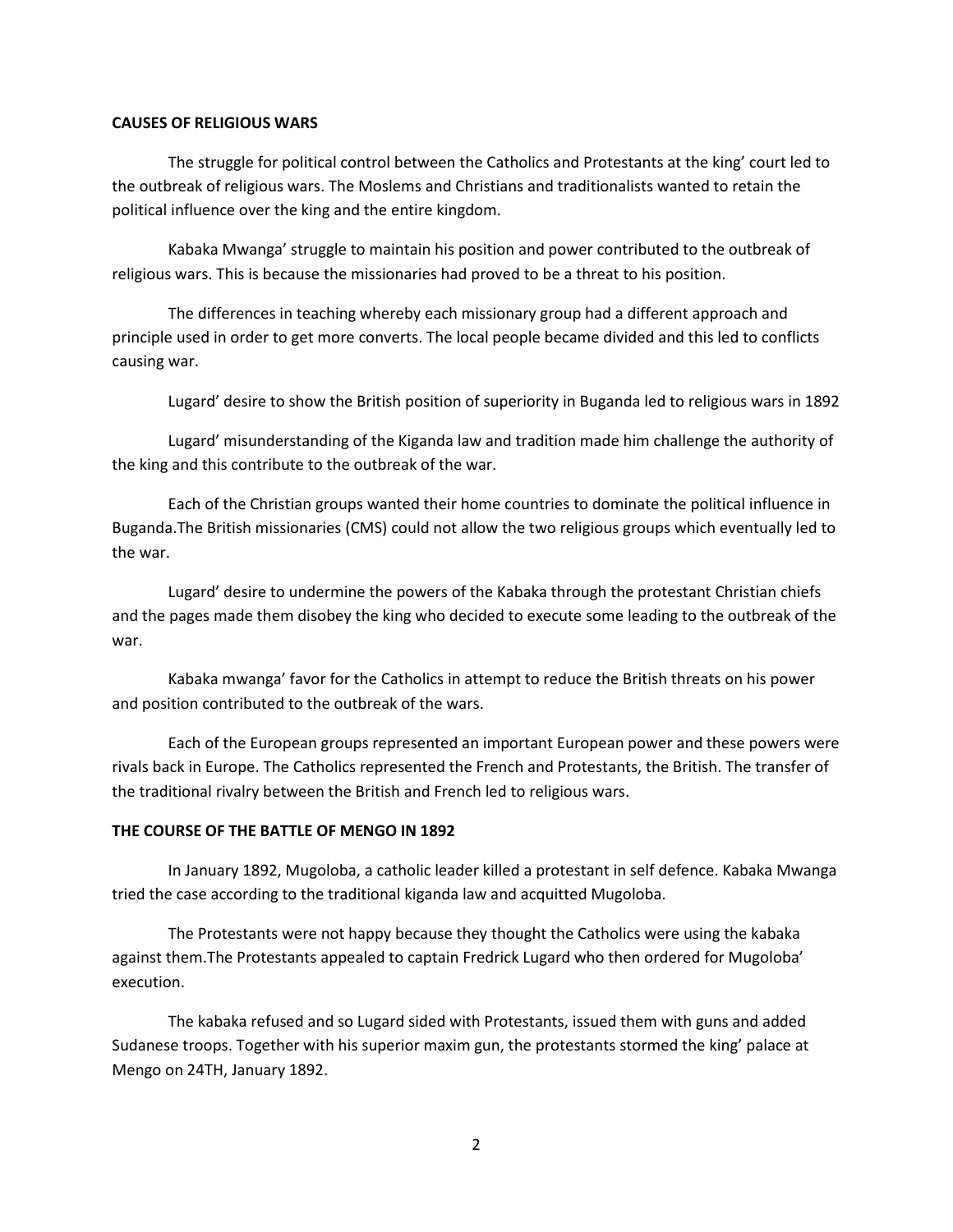The Catholics and the supporters of the kabaka were defeated and the palace was then taken by Protestants while the king together with his catholic chiefs and supporters fled to Bulingugwe island o Lake Victoria.

From this, there was a lot of instability in Buganda and so Lugard re-instated kabaka Mwanga in March, 1892.

In april 1892, Lugard forced kabaka Mwanga to sign a treaty affirming the treaty of 1891. Also Lugardmade a new agreement with catholic chiefs and protestant chiefs in Buganda.

#### **EFFECTS OF THE BATTLE IN MENGO IN 1892**

There was loss of lives where converts were killed e.g Martyrdom at Namugongo, while others were killed in the due course of the fighting.

There was increased disunity among the people of Uganda and this made it easy for the British to colonize them.

The wars resulted into rivalry in the establishment of schools and churches which led to the wastage of resources and even made it hard for people from the same ethnic groups to unite for social, political and economic developments.

The wars undermined the incredibility of the missionaries among the Baganda.

The religious conflicts which begun in Buganda in form of religious wars spread to other areas in Uganda causing differences among the people.

The catholic and protestantrivalries which started during the religious wars have continued up to today hindering national unity.

After the wars, the powers of the kabaka were greatly reduced. He could not declare war or take decisions on serious matters without the conscent of the British Resident.

The wars led to discrimination in the civil service where most of the jobs were given to the Protestants in the colonial government creating more disunity among the people.

From that time, the Catholics remained disgruntled and even in the days towards independence. The Catholics were not willing to work with Protestants.

In the 1950s, up to 1962, political parties were formed on religious basis e.g The Uganda National Congress (UNC) was Protestant based, the Progress Party was also formed by Protestants and DP was catholic based meaning Dini ya Paapa (religion of the pope) and this formed the basis of the Democratic Party.

The wars resulted into instability in Buganda.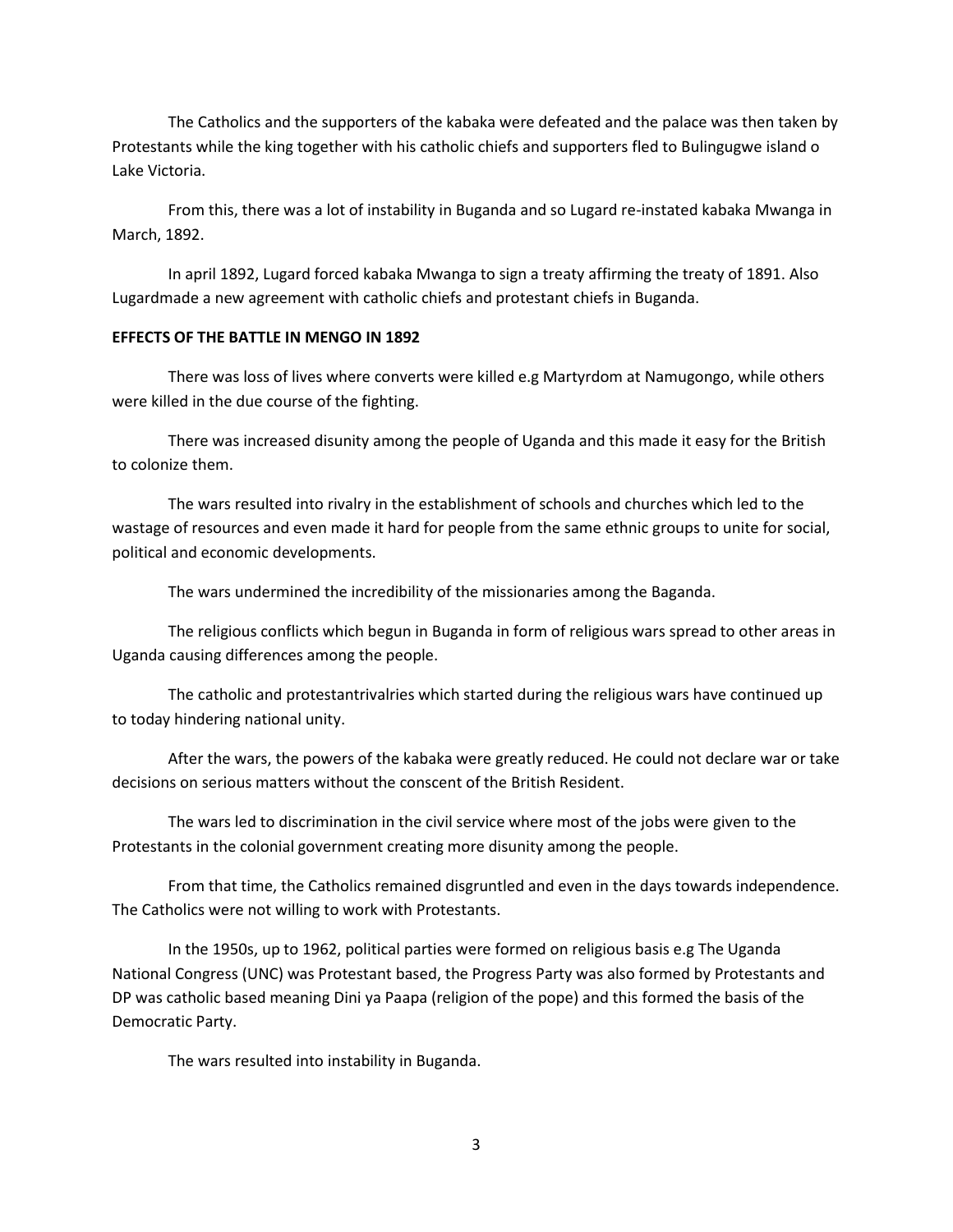The wars also reduced the spread of Islam because the Moslems were not favored by the British political arrangements.

It enabled the British to secure collaborators especially Christian chiefs and converts whom the British used to extend their control over all parts of Buganda.

Buganda was divided between Catholics, Protestants and Moslems. The Protestants got the central counties e.g Kyagwe, Kyadondo, Mawokota and Busiro. The Catholics were given Buddu and the Moslems Gomba and Butambala but traditionists were not given anything.

From 1893, Buganda was to have two katikiros, one from the Protestants and the other from Catholics. The British also decided to give some catholic chiefs some land.

The new land settlements led to the migrations of thousands of people and reduced the social unity which existed.

#### **THE SCRAMBLE FOR AND PARTITION OF EAST AFRICA**

Scramble refers to the disorganized rush by European powers (Britain and Germany) to acquire territories in E. Africa mainly between 1880- 1884. Partition refers to the systematic division of territories between Britain and Germany as a result of the Berlin conference of 1884 to 1885.

As European powers scrambled for territories in E. Africa, some misunderstandings arose and to avoid war, Bismarck the German counselor organized for a conference (Berlin Conference) to discuss ways in which they would share territories in E. Africa.

#### **REASONS FOR THE SCRAMBLE AND PARTITION OF EAST AFRICA.**

Economic factors:

By 1850, most European countries had become industrialized .

1. While this was an important development, it had repucations which stimulated the scramble for E. Africa e.g it resulted in;

2a). Shortage of supply of raw materials such that a country like Britain which had controlled main areas of through her representatives e.g missionaries, traders , explorers, found it necessary to come and lay exclusive claim over such areas so that they would not be claimed by another country.

b). Secondly, the industrial revolution generated a lot of profits to European business men and European governments which necessitated finding territories where such surplus capital would be invested for her returns .

3. The industrial revolution led to over production such that that the manufactured goods could not all be consumed by the population in Europe therefore the Europeans had to seek for market for the surplus finished goods.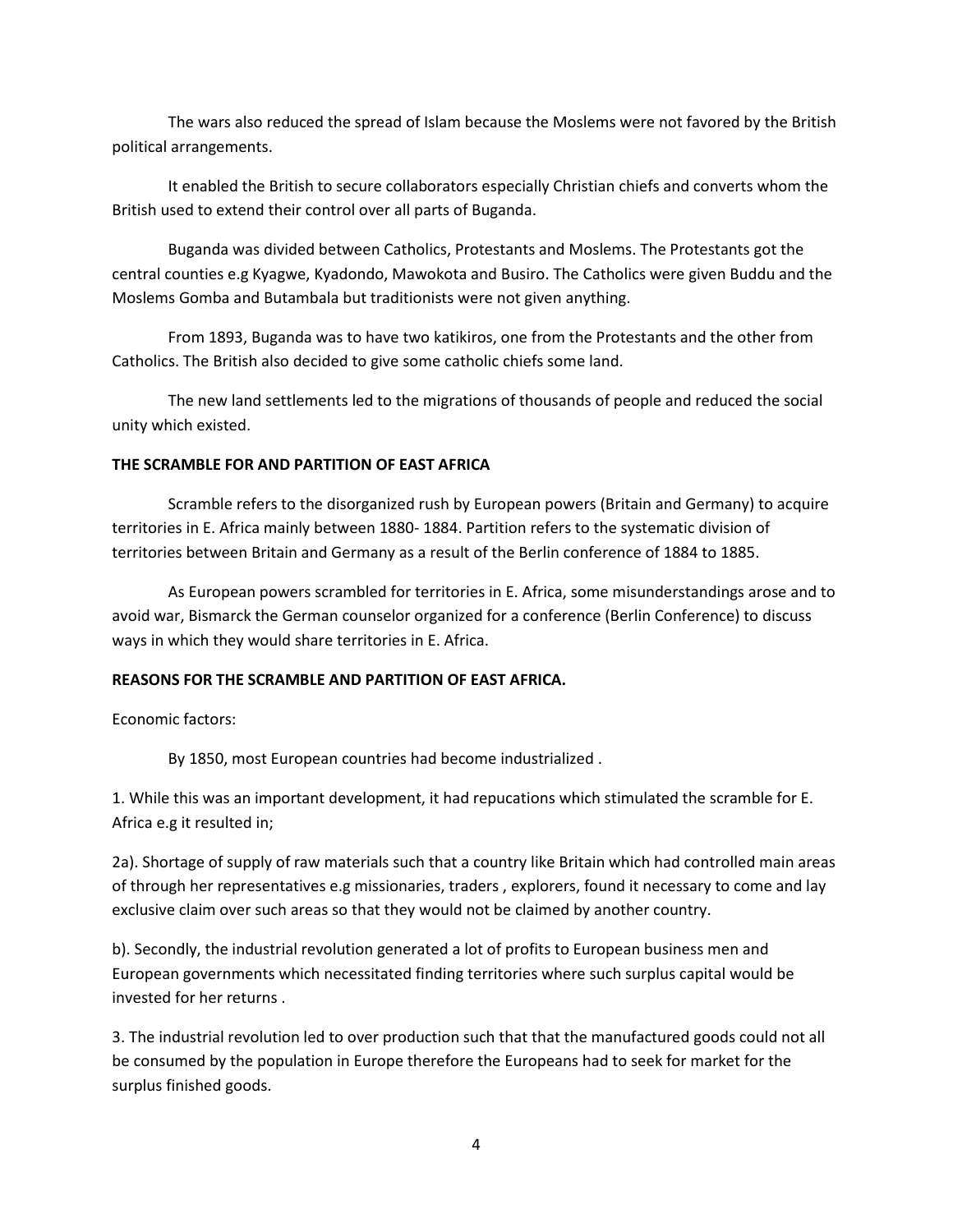4. European countries wanted areas where they could settle their surplus population that were unemployed. The high levels of unemployed were caused by the industrial revolution.. Most of the work was mechanized such that there was less demand for manual labour.

5. The increase in population without the increase in social welfare resulted into high crime rates , prostitution, development of slums etc , therefore there was need to acquire new areas where such society, with undesirable character could be given new beginnings.

## **Political factors:**

The rise of European Nationalism. Nationalism is the desire and feeling of love for one's country and the need to have it on top of others. Nationalism became very strong in Europe after 1870 with the emergency of Germany and Italy as strong United States.

Germany which had become a loose confederation of 39 small states becoming united and independent. She emerged as a very strong nation after the France- Russian war in 1871 in which France was defeated and humiliated. This contributed to a great deal of scramble for Africa (E. Africa) in the following ways;

1. The Germans believed that they needed to have a place In the sun to enhance her prestige. After the mid 19th century, the country' prestige was measured by the number of colonies she possessed. This meant that if German moved out to acquire colonies, she would most likely encroach on other people' colonies and this would lead to the scramble.

2. The British pot involved in the scramble for E. Africa in order to safeguard her position as an important political power in Europe. But also she wanted to prove that she was still strong.

3. The Germans/ British believed that their culture was superior to all others and it was their duty to spread the German and British culture to the rest of the world hence leading to scramble.

4. The defeat of the French by the upcoming German nation caused humiliation to France as a leading land power in Europe. France therefore decided to go and look for compensation in Africa by acquiring colonies there so that she could maintain her position as one of the leading power.

5. Before the scramble, different European countries had their representatives in Africa in form of Missionaries, explorers, traders etc. When European powers showed interest in acquiring colonies, such countries as Britain, Portugal saw the need to come and control their colonies so that they claim exclusive rights over those places.

# **Strategic factors:**

Strategic means important in terms of location. The strategic factors contributed to the scrambleof E. Africa in different ways e.g The E. African coast was very important to the Europeans in the following ways;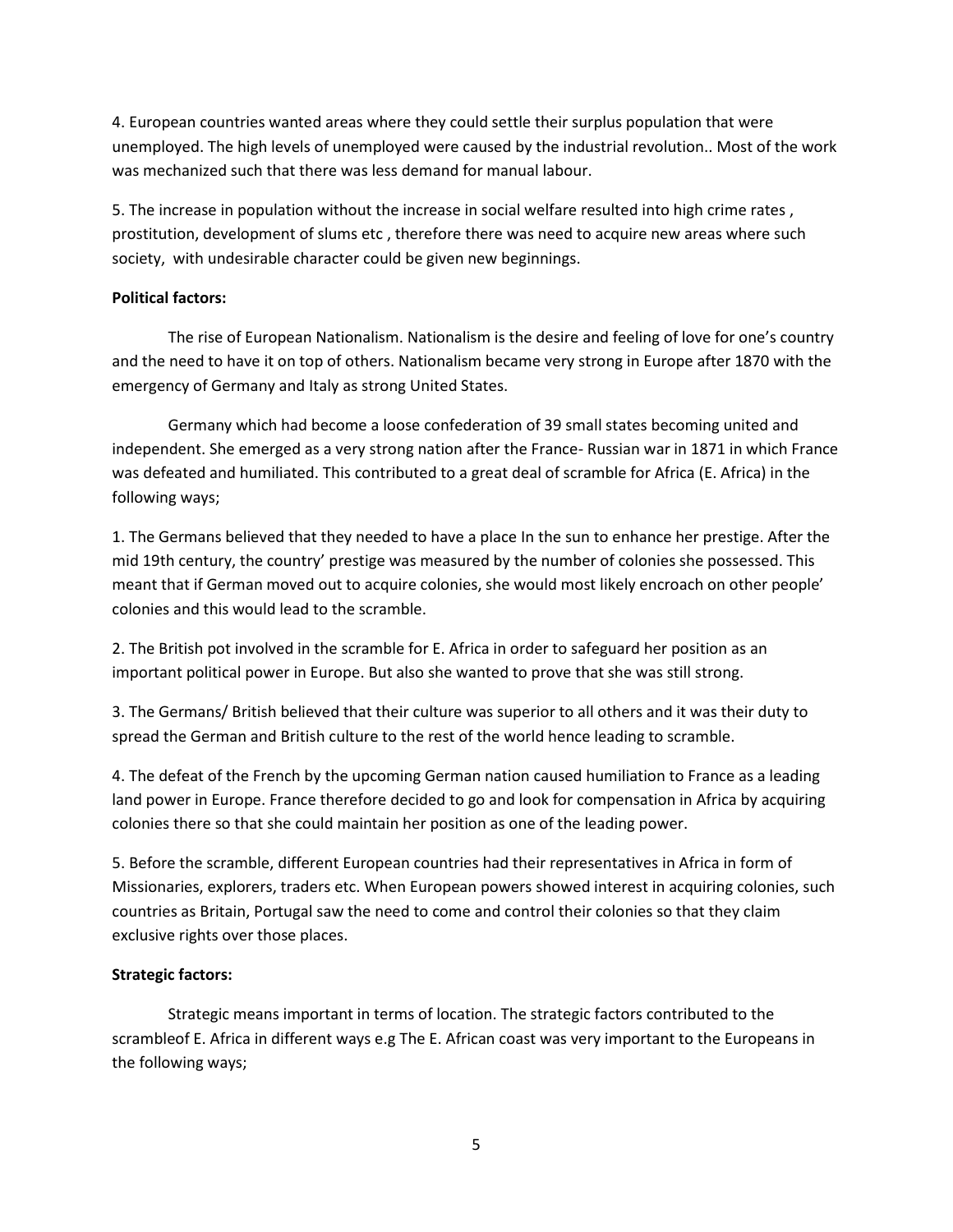1. The Europeans would be able to control the Indian Ocean trade by obtaining raw materials as well as revenue in form of taxes.

2. The presence of good harbors at the coast which would enable the Europeans to anchor their ships there.

3. The coast of E. Africa was therefore a valuable naval and commercial base, usefulin times of war as well as links to the Far East.

4. Strategic consideration also made the British become determined to take over Uganda and the source of the Nile as well as taking over the B.E.A/Kenya which provided Uganda with a gate way to the coast since they were already in Egypt.

They planned to take control of Sudan as well because they did not want another power to colonise the Nile valley and disrupt the flow of the Nile which is the life blood of Egypt.

# **Social/ Humanitarian factors:**

The objective of the humanitarian was to preserve human dignity and freedom of the people of E. Africa.

1. The need to stop barbaric customs and practices among the Africans e.g Human sacrifice, twin murder, women circumcision etc

2. There was need to spread Christianity among people of E.Africa and halt the spread of Islam.

3. Europeans also desired to spread European civilization e.g teach Africans how to read and write, how to protect themselves from preventable diseases, to spread European language, the way of dressing, etc.

4. The scramble of E. Africa was enhanced by the need to protectthe missionaries and converts who were being persecuted e.g the murder of Bishop Hannington in Busoga, it became necessary to ensure security if missionary work was to be continued.

N.B: The persecuting of Christian converts led to partition of E.Africa.

5. The scramble was also encouraged by the Interstate wars, among the Africans as a result of the greed for power, desire to expand their influence etc, The Europeans therefore wanted to come and help put to an end to these conflicts

6. To stop slave trade which had become un evil E. African societies and in turn introduced legitimate trade.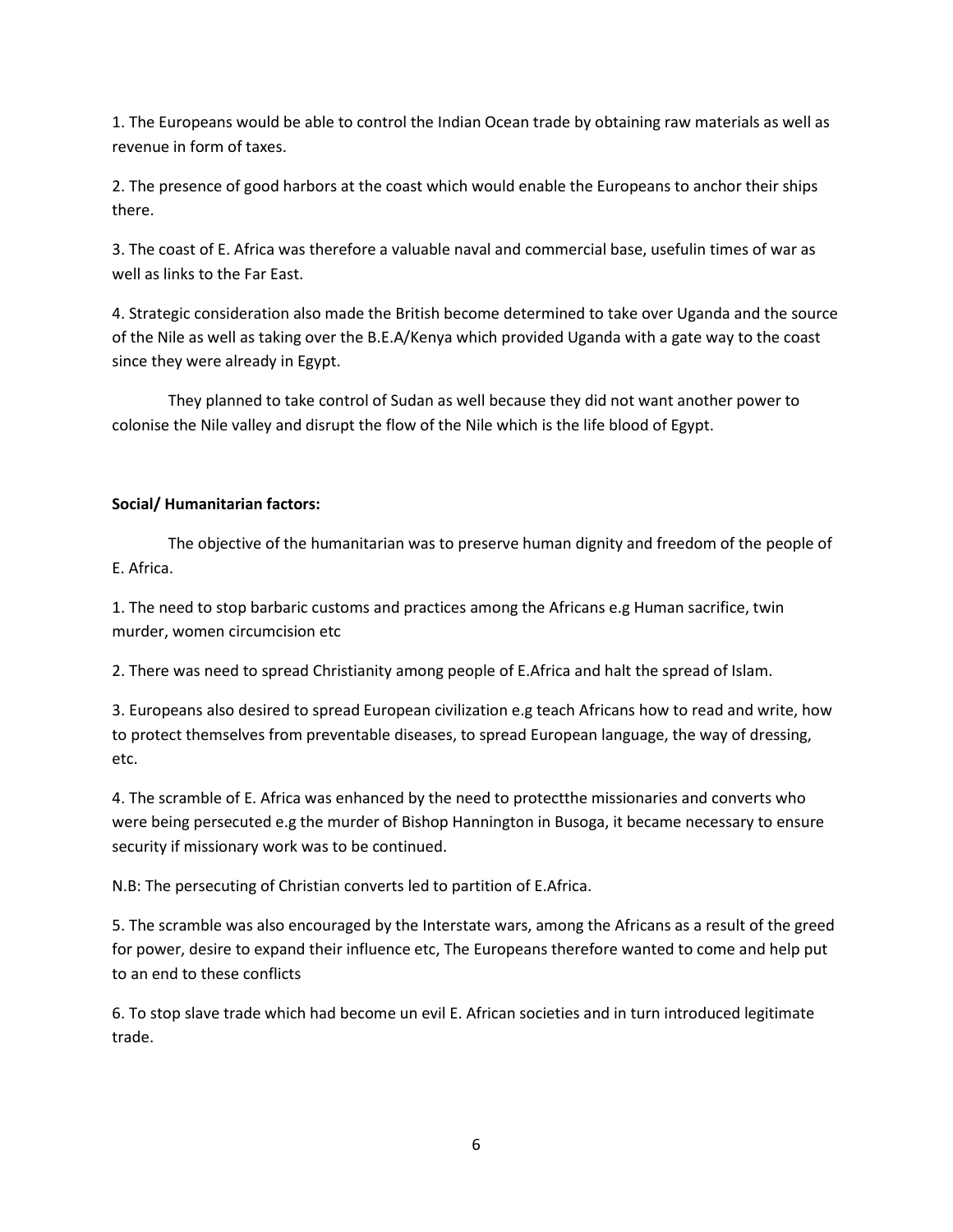## **KING LEOPOLD'S ACTIVITIES IN CONGO**

King Leopold the second of Belgium developed interest in acquiring colonies. In order to disguise his ambitions, he formed the International African Association (IAA), which claimed that it wanted to do the follow:

- (i) to stop slave trade
- (ii) to spread Christianity
- (iii) to promote legitimate trade for the benefit of the Africans.

Such a more created suspicion among the other European powers like France, Britain, Portugal and others who already had colonies in Africa. This therefore created conflicts among the European powers and thus contributed to the scramble.

However, Bismarck decided to call the Berlin Conference to be able to discuss their conflicts instead of going to war. This accelerated the process of partition of East Africa.

In Berlin Conference, it was agreed that:

1. If a European country officially claimed an area as its colony by signing treaties on paper, that country had to show proof that the African chiefs had accepted the European protection i.e. protection by the imperial power hence Carl Peters signed treaties in Tanganyika with the African chiefs. Such areas were officially given to Germany for instance, treaties with chiefs of Usagara, Ungulu, Uziogua, Kilimanjaro and Uzuni region.

2. According to the Conference, they were also to abolish slave trace and therefore administer law and order in their territory.

3. It also passed the theory of "effective occupation" whereby if a country wanted to claim a territory, it had to effectively occupy it by carrying our social, economic and political developments in that particular area, for instance, construction of roads, schools and others.

4. They also passed the "hinterland" territory. In this theory, a country that occupied an area near that coast would also claim the hinterland area adjacent to the claimed territory.

From the above analysis, it is very clear that the Berlin Conference led to the scramble of East Africa and eventually partitioning of it.

# **EVENTS THAT LED TO THE PARTITION OF EAST AFRICA**

The religious wars in Buganda - In 1885, Mwanga in an attempt to guard his position and his power, had decided to reduce the influence of Christians in his kingdom. He had executed Bishop Hannington in 1885 and in 1886, he executed the Uganda martyrs at Namugongo.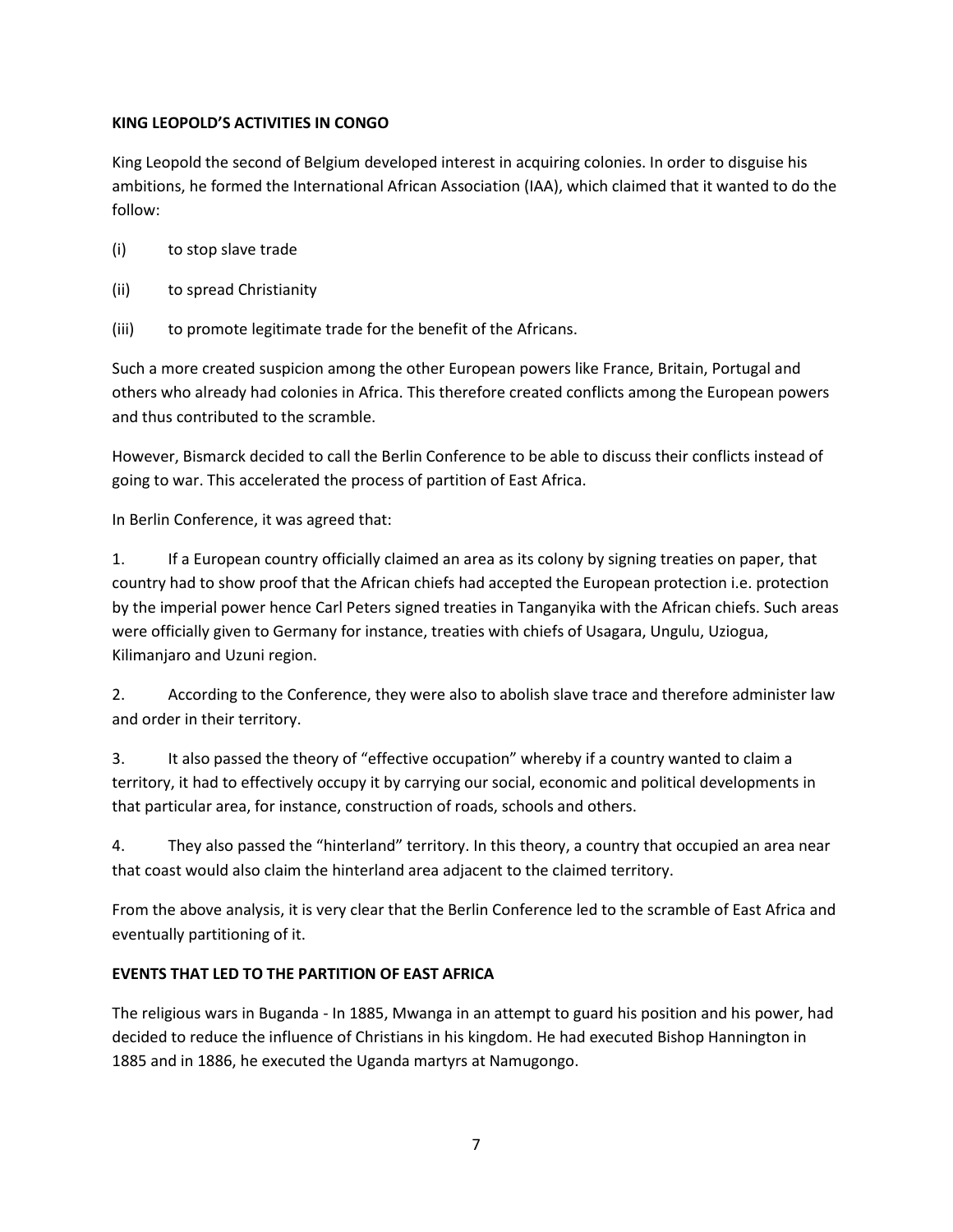In 1888, the Moslems expelled Kabaka Mwangaa from his palace and when he regained his power in October, 1888, the struggle between the Catholics and the Protestants increased. This led to the British determination to partition of East Africa between Britain and Germany. This took place in 1890.

Leopold the second's activities in Congo: In 1876 he became the king of Belgium. In 1876, Leopold formed the International African Association (IAA). He called a conference in Brussels to encounter the other European powers to get colonies in Africa. Because he had seen the benefits of Holland. At the conference, he expressed his desire to stamp-out slave trade, establish Christianity and promote legitimate trade.

In 1878, Leopold sent Stanley to Congo to make friendship and commercial treaties. He was also to establish trading posts on behalf of Leopold. By 1879, Stanley had made about 200 treaties with the chiefs. Portugal, whose missionaries were already in the region, protested against the Belgium and French activities.

Portugal was supported by Britain. As a result of these quarrels, Bismarck decided to call the Berlin Conference to determine how to divide the African territories among European powers without going to war.

## **PROCESS OF PARTITION**

The partition of East Africa occurred mainly in three phases:

- (i) Phase  $1 1885 1886$
- (ii) Phase II 1886 1889
- (iii) Phase III 1890

These were the most important though there were other partitions after 1890.

#### THE BERLIN CONFERENCE OF 1884-1885

In November 1884, Bismarck, the German chancellor, organized a conference of the European powers in Berlin to establish ways of dividing territories in Africa among European powers without going to war.

At the conference, the following were agreed upon:

(i) Spheres of influence were established for instance, east Africa was to be divided into German, East Africa and British East Africa.

(ii) Carl Peter's treaties with the chiefs of Usagara, Ungulu, Ukami, Usiguwa, Uzuni and the Kilimanjaro region, were recognized.

(iii) German access and influence over Dar-es-Salaam was to be recognized.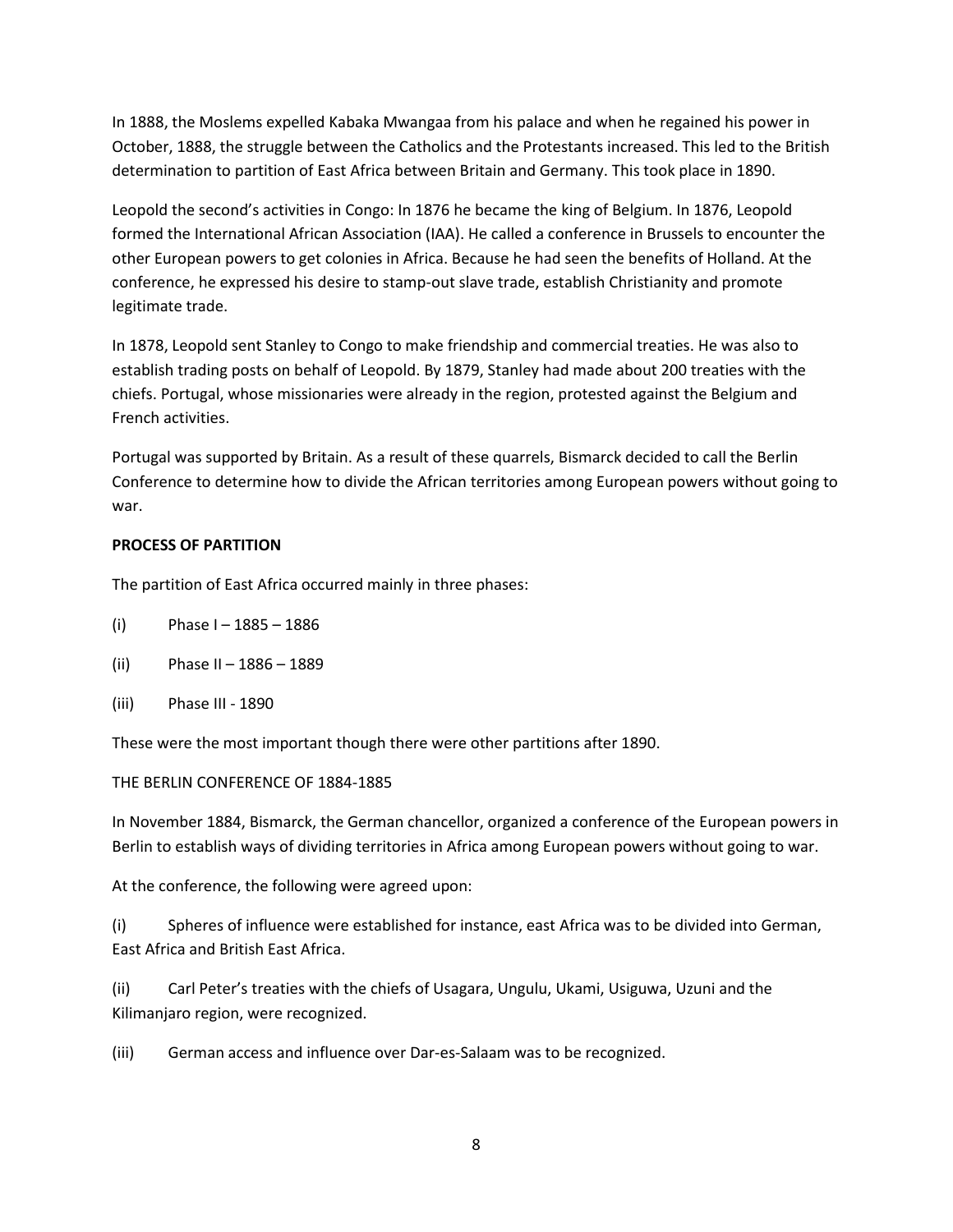(iv) The theory of effective occupation was established i.e. all European countries that claimed any African territory had to abolish slave trade, establish forts and trading stations. Also had to administer law and order in that area.

After the conference, the Sultan of Zanzibar complained because the parts which had been given to German were regarded as pars of his territory.

He also claimed rights over the caravan routes to the interior areas which were now a German sphere of influence.

At the end of 1885, the British sent a committee to East Africa to look into the Sultan's claims. In 1886, the first Anglo-German agreement was signed with the following provisions (terms):

(i) The line of partition was to be drawn from Lake Victoria to the coast with German y taking Tanzania mainland and British taking Kenya.

(ii) The Sultan was to retain only a 16km (10 miles) strip from Tunghi bay in the south to the River Tana in the North including the islands and towns of Pemba, Mafia, Lamu, and Zanzibar.

(iii) The Sultan's claims, over the Kilimanjaro region and the caravan routes in the interior were to be ignored.

(iv) The Germans were to control Witu through the German Witu – company although Witu was in Kenya which had become a British territory.

(v) The Kenya – Tanzania border was to be drawn from the mouth of River Umba to the foot hills of the Kilimajaro. Both Britain and Germany agreed not to interfere in each other's sphere of influence.

(vi) German was to establish a custom's house at Dar-es-Salam and to collect hongo (customs duty/tax) in the territory.

(vii) The question of Uganda and Western border with Congo was not to be dealt with.

After the first Anglo-German agreement, there arose conflicts between the British and German trading companies in the river area between 1887 and 1888.

These conflicts were a result of the activities of the chattered companies and were:

 $\boxed{2}$ In 1887, Wiliam Mackinnon persuaded the Sultan of Zanzibar to grant a lease to the IBEAco for the control of his sphere of influence.

? In 1888, when the company got a charter, the competition between the GEAco. And the IBEAco increased because German was afraid that the IBEAco could join the British East African Company (BEAC) which was operating in Soth and Central Africa and push German out of Kenya.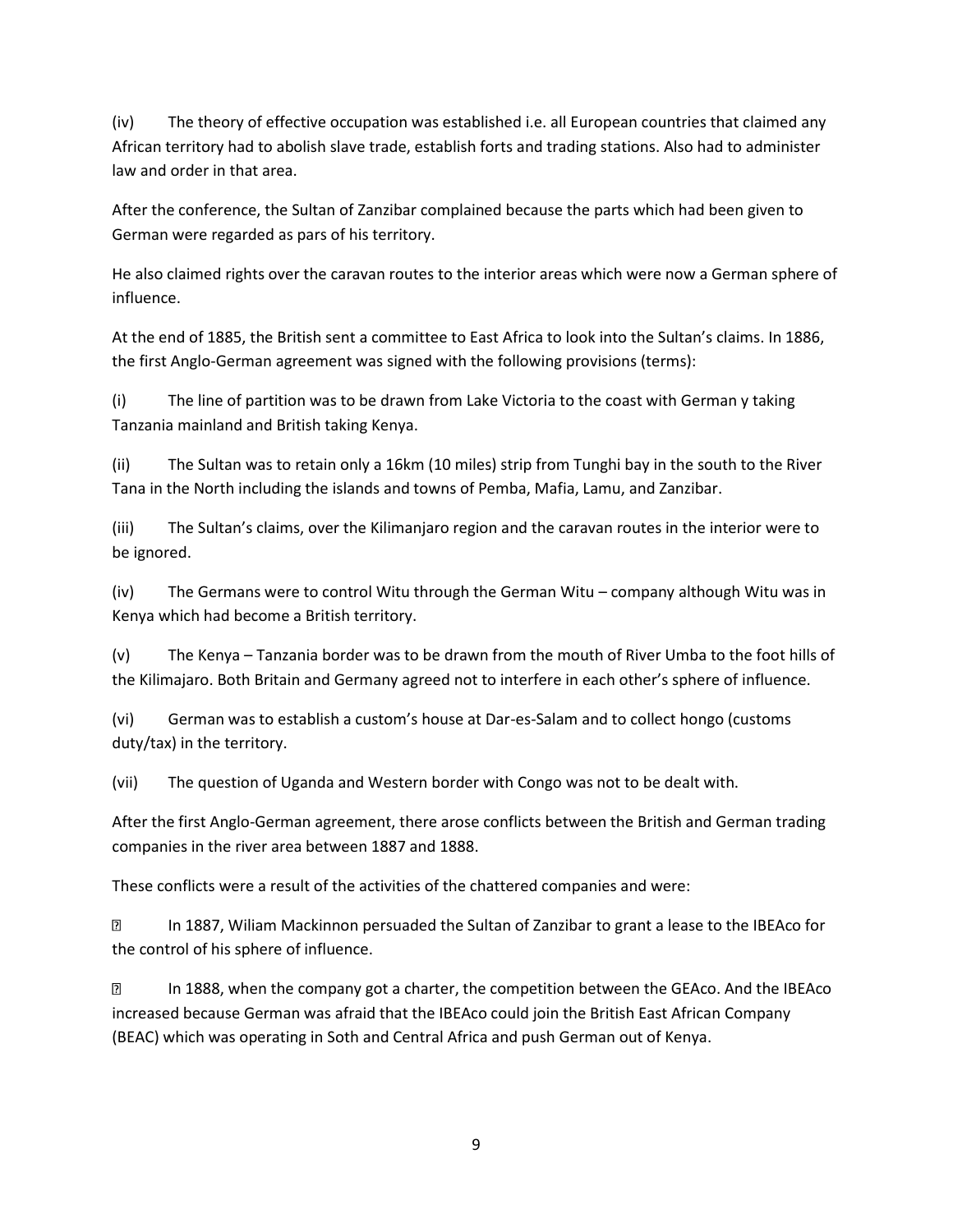3 As a result of all this in 1889, Britain made Lamu go to the Sultan who later handed it over to the British. Britain agreed with Italy and gave her the Northern parts like Brava, Mogadishu and by the end of 1889, Britain occupied the Islands of Pate and Manda.

? In 1890, Carl Peters obtained treaties from Nabongo Sakwa of Wanga Mukulu of Western Kenya and from Kabaka Mwanga of Buganda. This worried the British so much that they sent Lugard of the IBEAco to sign a treaty of friendship with Kabaka Mwanga.

When Mwanga refused, Britain decided to negotiate for a new agreement with German which resulted into signing of the second Anglo-German Agreement of July 1890, commonly known as the Heligoland treaty of 1890.

# **THE SECOND ANGLO-GERMAN AGREEMENT**

Terms of the agreement

The Uganda-Tanzania boarder was to be drawn and German surrendered her claims over Buganda which was now placed under the British control.

Germany was to lose influence north of present day Tanzania boarder.

Germany was to recognize the British protectorate over Zanzibar, Pemba and the Sultanate of Witu.

Germany was to be given the island of Heligoland in the North Sea which was of importance to her in Europe.

German was to be allowed to purchase her part of the coastal strip from the Sultan at a cost of £200,000 (pounds) leaving him with only the area that lay within the British sphere of influence.

The Uganda-Tanzania boarder was to be extended westwards along the 1o south line latitude to the Congo boarder.

After the 2nd Anglo-German agreement of 1890, another treaty was signed in 1891 between Italy and Britain in which Britain recognized the Italian claim over Ethiopia. Italy agreed not to interfere with the Atbara tributary at the Nile. This settled the Kenya-Ethiopian boarder in the North.

Following this treaty, Buganda was declared a British protectorate in 1894. In 1895, a similar protectorate was declared over Kenya.

# Questions

- Describe the events that contributed to the partition of East Africa in 1880-1894.

Explain the terms of the 1st Anglo-German agreement of 1887-1888 or 2nd Anglo-German agreement / Heligoland of 1890.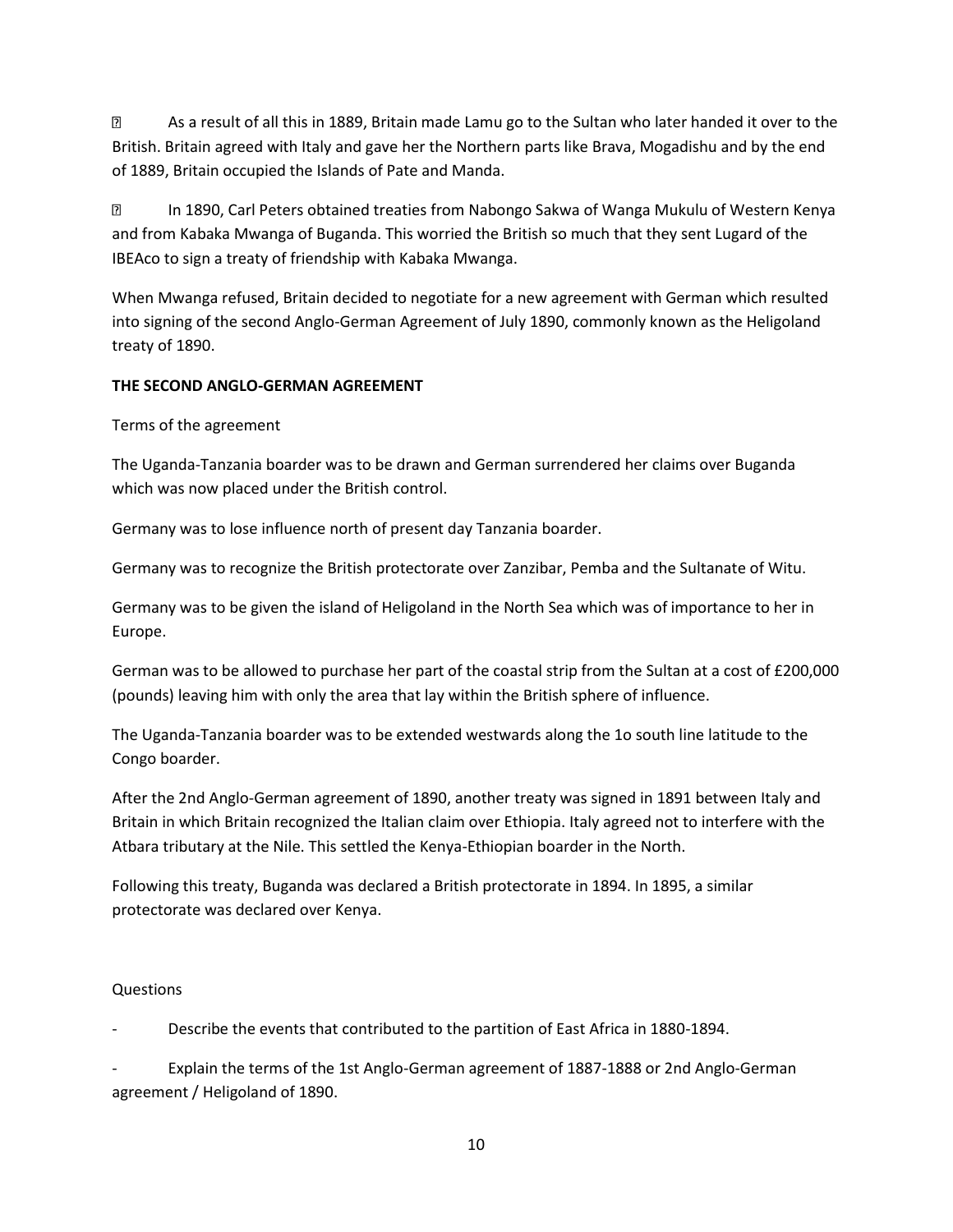## **EFFECTS OF SCRAMBLE AND PARTITION ON THE EAST AFRICANS**

1. The partition and scramble of East Africa led to Africa's loss of political independence. This was because the Africans were made to be ruled by the foreigners for instance the British, Germans etc.

2. African traditional leaders lost their positions like Kabaka Mwanga and Omukama Kabalega of Bunyoro were deported.

3. It led to the creation of artificial boundaries which later created interstate conflicts like the conflict between Uganda and Kenya about the Eastern boundaries.

4. African laws and values were replaced by the European laws which later led to the breakdown of law and order.

5. There was introduction of cash crops such as tea, coffee, sugar, and tobacco, cotton, which helped to strengthen legitimate trade and provide the Africans with a means of survival.

6. It led to the abolition of slave trade such that the Africans were able to live a more settled life.

7. It led to disunity among the Africans between those who collaborated and those who resisted colonial rule. Those who collaborated were looked at as traitors by the resistors.

8. It led to break up of some groups of people through arbitrary boundaries drawn by the colonial masters like Luyia, the Samia, Iteso, Lugbara etc were separated.

9. It united the different groups of Africans under one colonial government. For the first time, different political groups like Bunyoro, Toro, Buganda etc were united under one protectorate government.

10. It led to growth of African nationalism. Many African groups were not happy about their loss of independence so they took up arms to try and recover their loss of independence through military means like the Hehe, the Maji-Maji rebellion, Kabalega resistance, Mwanga resistance, Nandi and Mau Mau etc.

11. There was loss of respect for traditional and local leaders who were publicly humiliated, for example, being flogged in public etc.

12. There was loss of political power by African leaders. The Europeans interfered in the internal affairs of the east African states and this resulted in the breakdown of tribal authority. Also through the treaties and agreements, a lot of their political powers were taken away by the colonialists.

13. There was increase in trade between east Africa and European countries and this provided a boost to the east African economies.

14. There was exploitation of African resources and the Africans lost control over the use of their resources like land and minerals which were now under the control of the colonialists.

11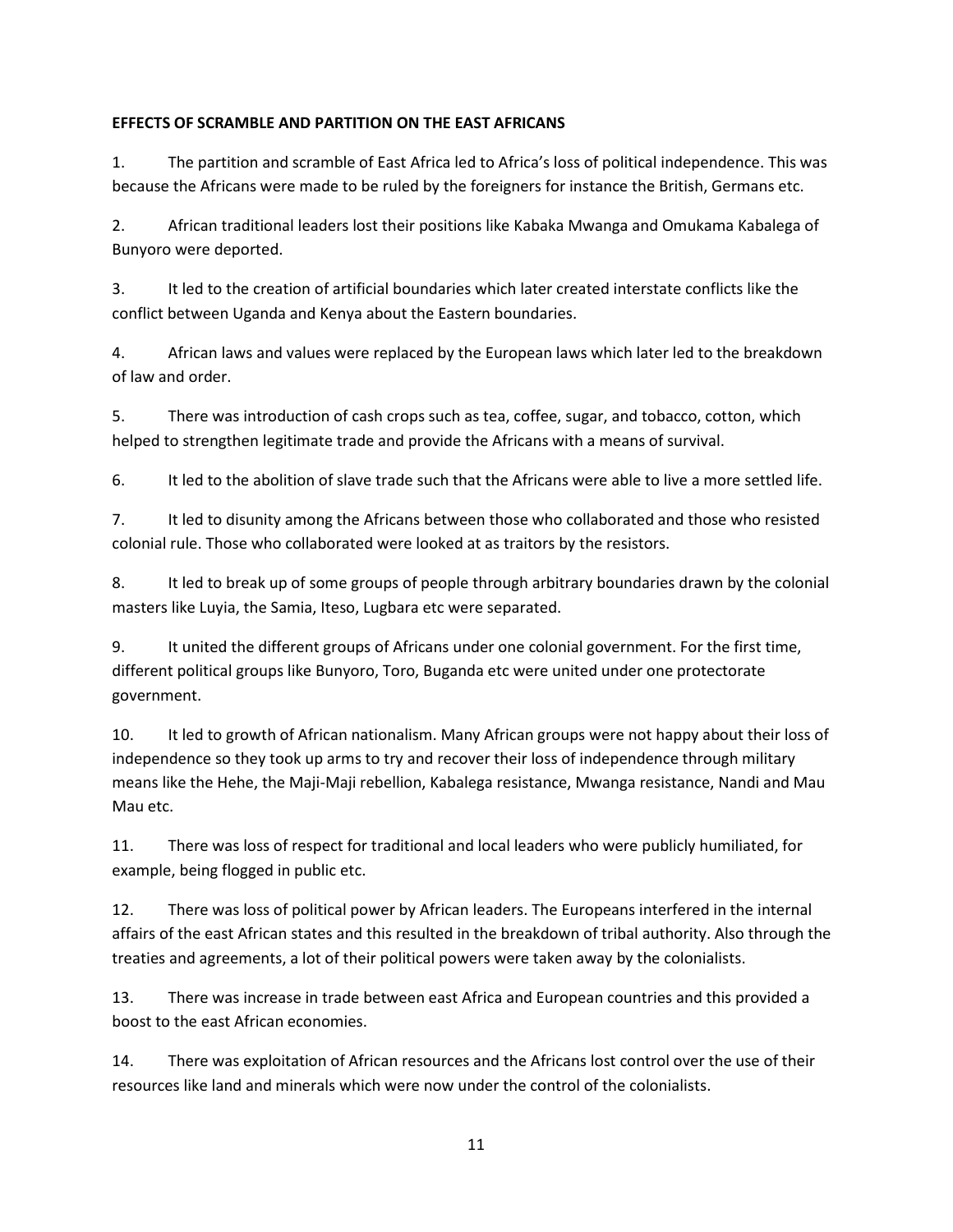15. It led to loss of lives of the Africans because of the rebellions and those who resisted colonial rule.

16. It led to displacement of people as the Europeans took their land and settled on it, for example, the Masai, the Kikuyu, Akamba were chased away from the Kenya highlands.

17. There was introduction of monetarised economy whereby they used money to trade instead of barter system.

18. Foreign languages were introduced, for example, French, German, English etc.

19. There was adoption of Europeans culture by the Africans which undermined African culture.

20. There was improvement in health and standards of living as people enjoyed services offered in schools, hospitals, etc.

21. There was increase in employment opportunities for the Africans, for example, in mines, on plantations and as domestic servants though an exploitive basis.

22. There was improvement in transport and communication services as roads and railways were built.

23. There was widespread poverty among the Africans who had to pay taxes, to raise revenue for colonial administration and yet they had lost control of trade which was now dominated by the colonialists and Indians.

24. There was growth of urban centres some of which started as collecting centres and others as trading centres, for example, Tabora, Nakuru, Dar-es-Salaam, Jinja etc.

# Questions:

Describe the effects of scramble and partition of East Africa.

Or of what impact was scramble and partition to the people of East Africa.

# COMPANY ACTIVITIES IN EAST AFRICA

# THE IMPERIAL BRITISH EAST AFRICAN COMPANY (IBEACo.)

Activities of Carl Peters in Buganda in 1890 worried the British council at Zanzibr. Colonel Smith decided to send Captain Frederick Lugard to sign a treaty with Kabaka Mwanga of Buganda.

Lugard moved to Buganda accompanied by a force of 50 Sudanese and Swahili soldiers. Lugard presented himself to Kabaka Mwanga in December 1890 and he signed a treaty in 1891.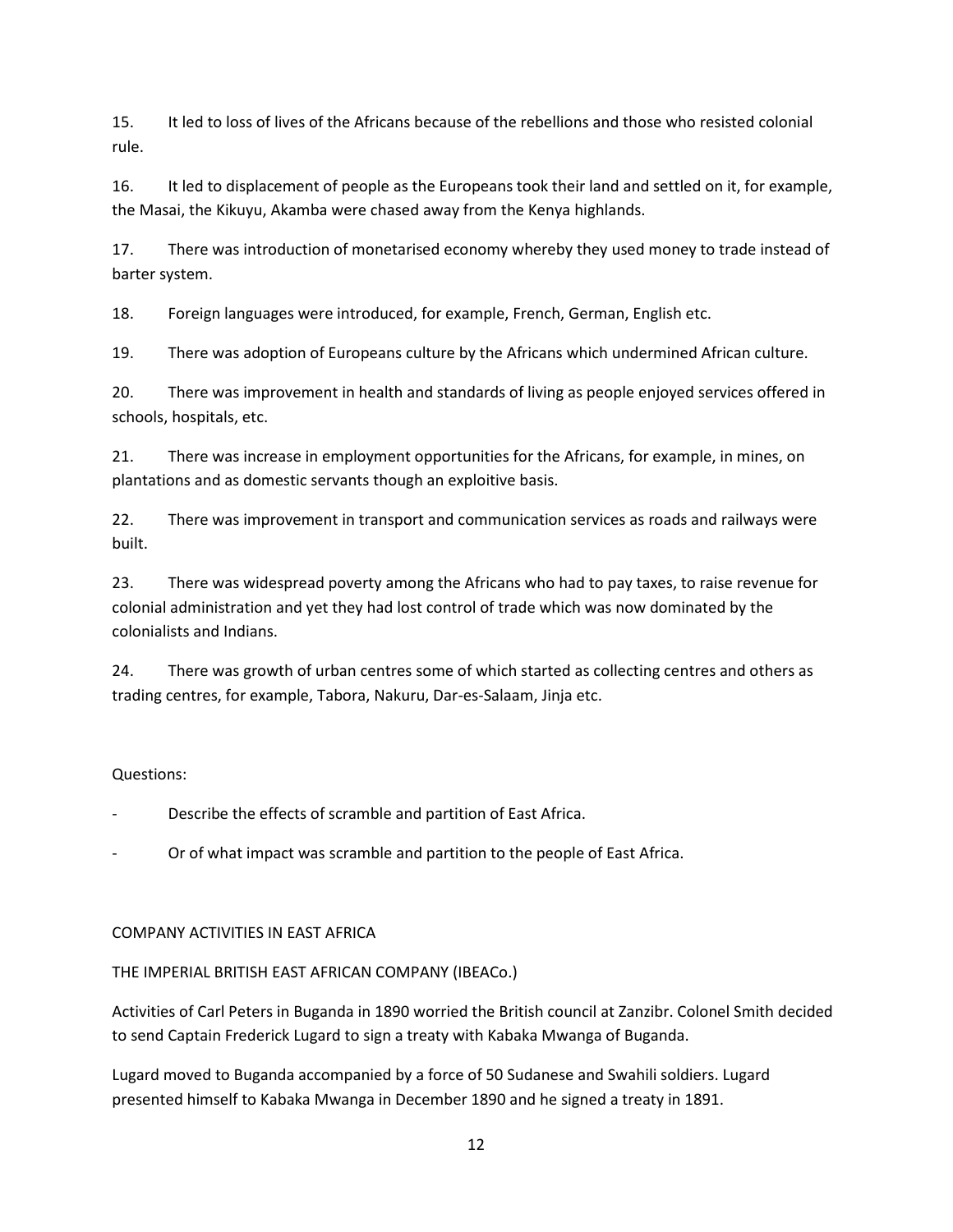### **TERMS / PROVISIONS OF THE TREATY**

The company offered protection to Buganda which in turn was to recognize British sovereignty in the region.

Buganda was to allow the appointment of the British resident who alone would have control over the European activities in Uganda.

The Kabaka was not to enter any other agreement with European powers without prior (before) approval of the Resident representative.

All religious groups were allowed to work without molestation.

There was to be freedom of trade provided it did not involve slaves. This was done to encourage legitimate trade other than slave trade.

The supply of arms in the kingdom was to be strictly controlled.

This treaty laid a foundation for the British authority in Buganda and in January 1891, Lugard was joined by Captain Williams Mackinnon whom he left in charge of Buganda and moved to Bunyoro.

On his way to Bunyoro, Lugard passed through Ankole and signed a treaty with the Omugabe, Ntare V, in February 1891.

#### **THE ANGLO-ANKOLE TREATY (AGREEMENT)**

Terms of the agreement

THe Omugabe would be given company protection from against her enemies.

The Omugabe was to stop slave trade in his kingdom.

The Omugabe was to stop the flow of guns from Tanzania through his territory to Bunyoro.

No other agreement was to be made with any European country apart from Britain.

The Omugabe was to permit/allow missionary activities within the kingdom.

All economic activities belonged to the company.

From Ankole, Lugard moved to Toro where he did the following:

Lugard reinstated Kasagama who had been chased from the kingdom by the Omukama Kabalega.

He defeated Kabalega's forces that had been in Toro since 1876.

He built stockades (forts) on the Toro-Bunyoro boarder. The largest of which was Fort Edward.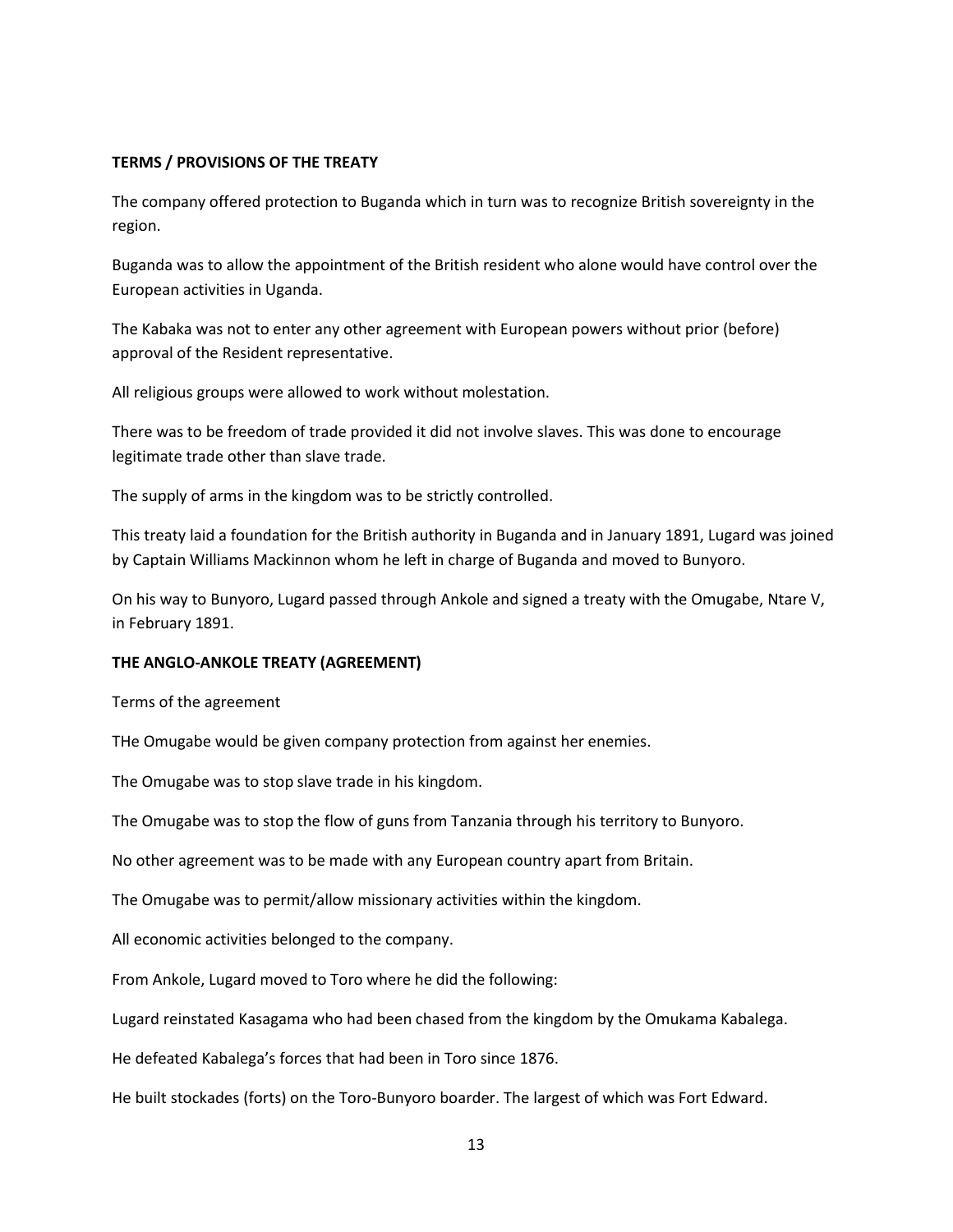He defeated the Baganda Moslems who were on the Bunyoro boarder and were a threat to Buganda's stability.

In August 1891, Lugard made an agreement with Kasagam who then would receive company protection against Bunyoro.

In turn, all the ivory collected in the kingdom would be a property to the company.

From Toro, Lugard moved through Bunyoro into Lake Albert area. He got in touch with the Sudanese soldiers and recruited some of them under their leader Salim Bay. He left some of these soldiers to manage the forts which he had set up along Bunyoro-Toro Boarder and he took some of them to Kampala to add on the company forces there.

In December 1891, Lugard was back in Buganda where he found the conflicts between the Protestants and the Catholics. He was however asked to withdraw from Buganda due to lack of funds. He refused the company instructions because he believed he should firmly establish British rule before he left Buganda.

After the religious wars, Lugard tried his best to ensure that Buganda remains in the British hands. Through his work, the Church Missionary Society was able to donate 40,000 pounds to finance the company activities in Buganda until December 1892.

Towards the close of 1892, Lugard actively campaigned in Britain for the retention of Buganda even after the company left Buganda.

# **ASSESSMENT OF LUGARD'S WORK IN BUGANDA**

1. He helped to stop slave trade in Buganda because in the treaties signed, that is to say, Bunyoro, Toro, Ankole and Buganda, these traditional leaders were to stop slave trade in their kingdoms respectively.

2. He helped to reduce on instability in Buganda, Ankole and Toro whereby he insisted that the guns to be obtained were to be licenced. This was in favour of the British who were already knowledgeable about the gun circulations in the kingdom.

3. He increased company forces in Buganda to make sure that the British had full control of this region.

4. He made the Protestants dominant in the political control of Buganda after the Battle of Mengo in 1892. The Protestants were able to defeat the Catholics in the religious wars because he gave them full support.

5. Lugard laid a foundation for the British rule in Buganda. He did this by smoothening the way for the signing of the Buganda agreement of 1900.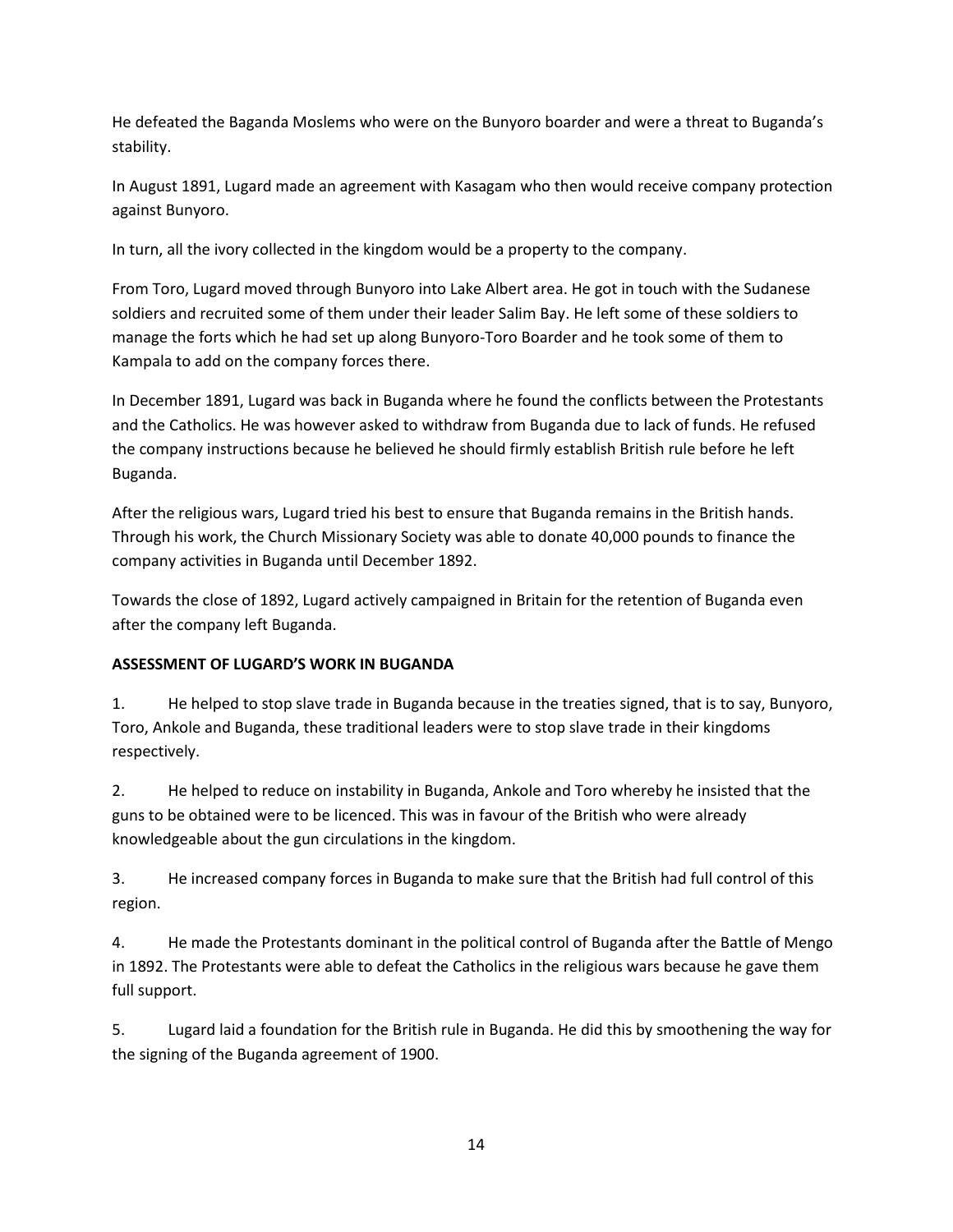6. He made Buganda predominant in Uganda by weakening Buganda's neighbours, for example, Bunyoro was weakened and was therefore not a threat to the existence of Buganda.

7. He influenced the British stay in Buganda for two more years when he sought financial assistance from the Church Missionary Society and even mounting campaign against the aggressive tendencies of Bunyoro kingdom between 1892 to 1893.

8. Lugard closed down the trafficking of guns to Bunyoro through Tanzania.

# Question:

Explain the role played by Captain Lugard in the extension of colonial rule in Buganda and Uganda at large.

# **REASONS FOR THE RETENTION OF BUGANDA**

Buganda was on the head waters of the Nile and therefore the control of Buganda would give the British complete control of the Suez Canal.

The area had great potential, for example, dense population, fertile soils, plenty of rainfall, good climate with possibilities for cotton growing. Therefore, the region was economically viable and would support legitimate trade.

The humanitarian reasons: Withdrawing from Buganda would place the lives of the missionaries in danger. Therefore, the British retained Buganda on humanitarian grounds as to safeguard the lives of the foreigners.

Re-conquest of Buganda by the Moslem fanatics (radicals) would affect the missionaries' work and their effort to spread Christianity.

The British would lose the much capital invested already in the region. Therefore, they feared to lose such money and instead worked had to retain Buganda.

The British feared to destroy their influence and prestige in East and Central Africa. This was ground and belief that the more colonies one had, the more prestigious he would be on the political arena.

It would affect the British efforts to stop slave trade in Buganda and Uganda at large. Therefore retention of Buganda would facilitate the campaigns of stopping slave trade.

Losing Buganda would give a chance to other European powers, for example, France, German, Belgium to take over Buganda and this was not palatable / acceptable by the British nationals.

Question:

Account for the retention of Buganda by the British.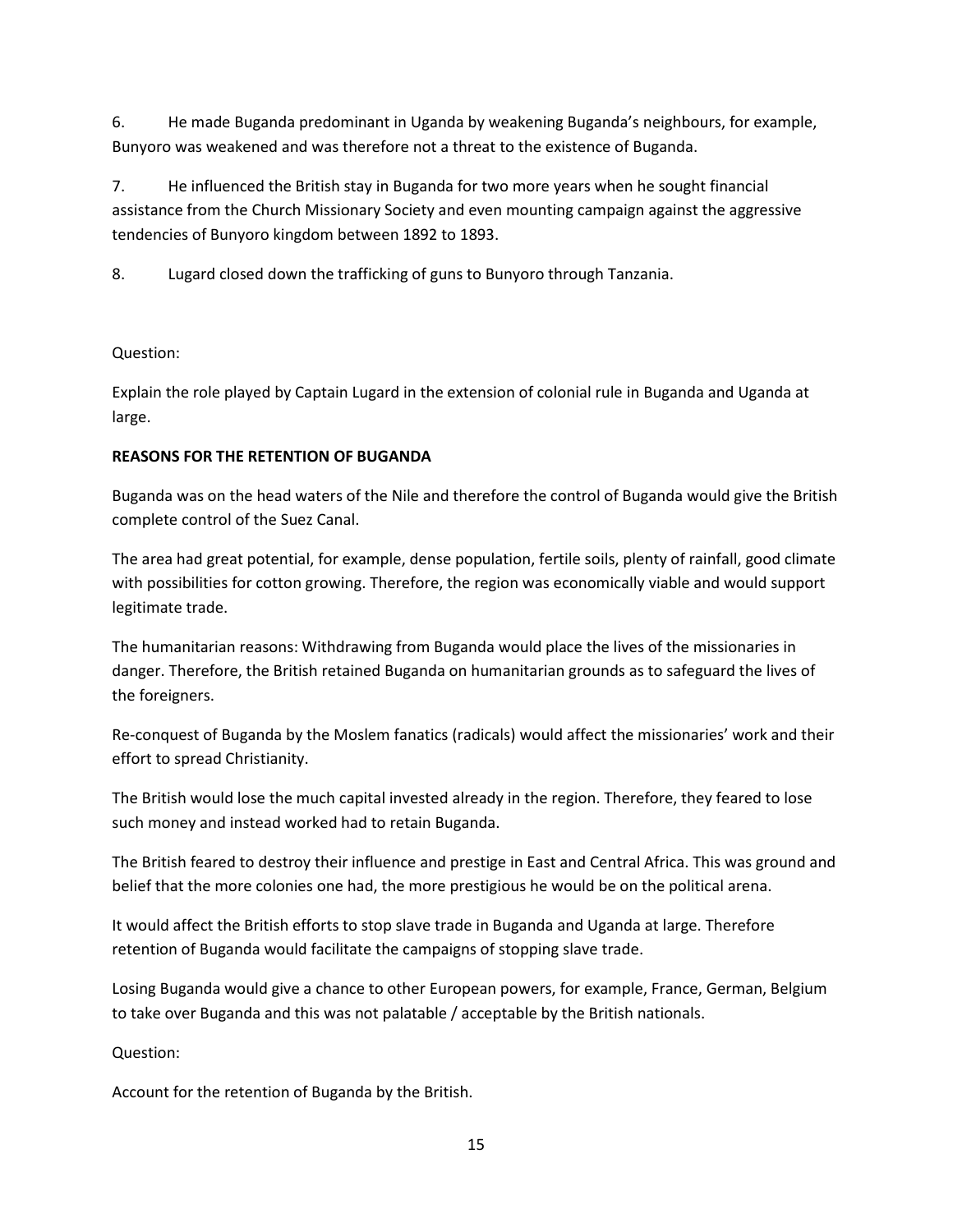Consequently, the British government sent Gerald Portal in November 1892, to find the possibility of retaining Uganda and Buganda. In 1893, Gerald another treaty of protection with the king of Buganda (Kabaka Mwanga) and in the next year, Portal published his report favoring the retention and the building of the Uganda railway from the coast.

The British then started negotiating with the Imperial British East African Company and the company got a compensation of 250 pounds giving all its assets and the chatter to the British government.

Britain was to pay 50,000 pounds to the Sultans along the East African coast. To make the administration of the region more efficient, a sub-commissioner was appointed to administer modern Kenya. He was a representative of the British Consul (Governor) at Zanzibar.

1st July 1895, Britain declared protectorate over the area which lay far west of the rift valley and in 1896, the Mombasa-Kisumu line was started.

## **THE GERMAN EAST AFRICAN COMPANY**

After the partition of 1886, like the British, the German East African Company was to rule Tanganyika on behalf of her home government. The company set up 10 stations and also established plantations of coffee and cotton. These stations acted as trading centres and at the same time administrative centres.

The major base of the company was at Dar-es-Salaam and other stations were at Mpwampwa, Bagamoyo, Usambara, Tabora, Iringa, Mwanza and Bukoba.

In 1888, the German counsul general at Zanzibar was to have control of all collected duties (Hongo) at Dar-es-salaam.

To control commerce (trade) mineral minings and other economic activities, a flag was raised over the coastal towns to show the German authority in the region between Umba and Ruvuma.

The company activities provoked the Arab resentment at the coast which began from Pangani.

The resentment/revolt had two leaders, that is, Abushiri bin Salim and Bwana Heri from Pangani, the revolt soon spread to the coastal towns in October except Bagamoy and Dar-es-Salaam.

## **PROBLEMS FACED BY GEACo.**

The company tried to trade in local products, for example, ivory, hides and skins, rhino horns and did not realize much profit. This is because there was competition with other traders.

Hostility from the natives and Arab traders made the company ineffective that not much was realized.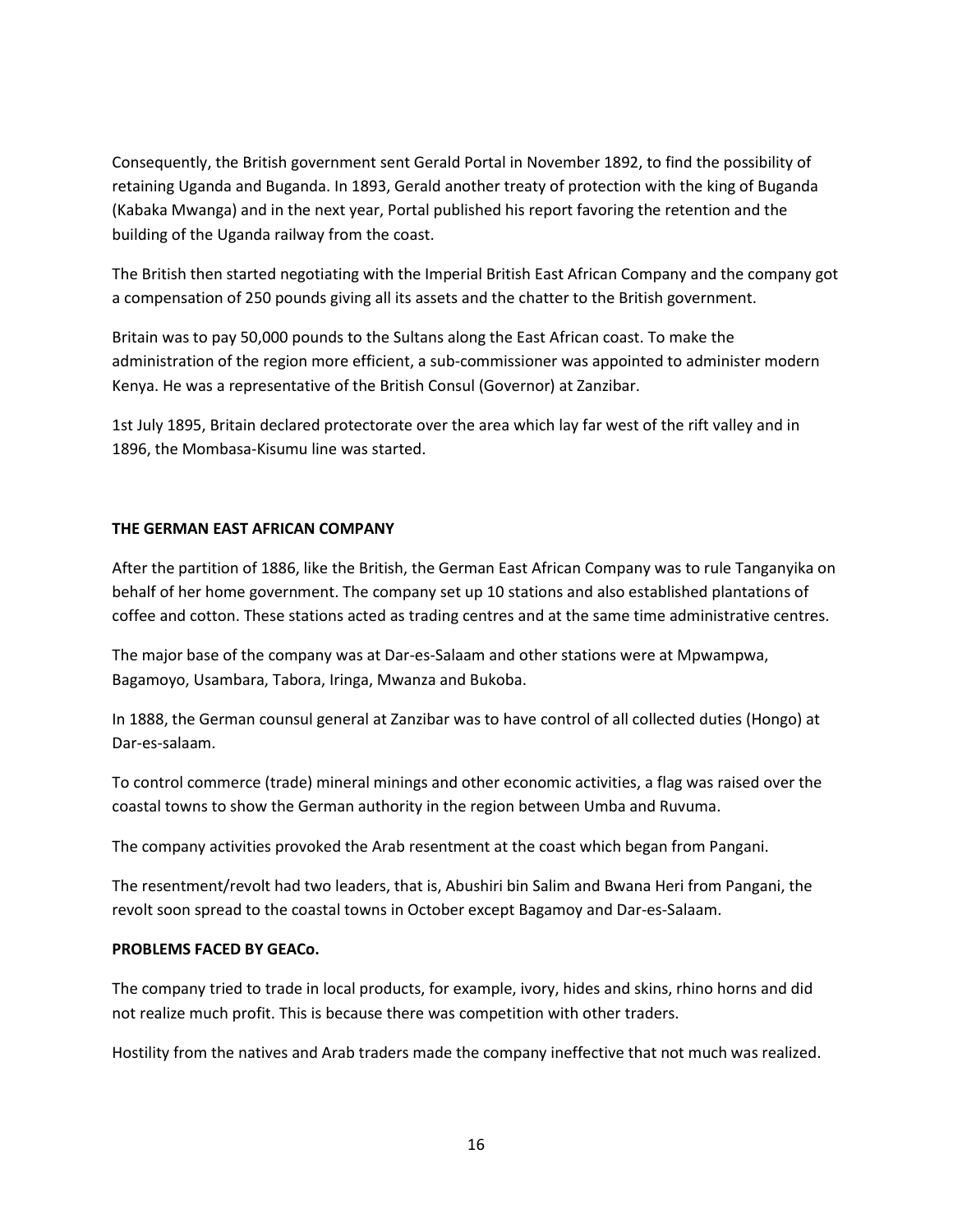Political instability especially the resistance along the East African coast (Abushiri rebellion). During this time, people would not settle down to do any constructive work.

The company lacked financial support from her home government.

High costs were incurred while establishing administrative centres yet no profits were made. As a result, the company was left with little money to use and so would not support its administrative activities.

The Germans were attacked by tropical diseases which left many dead thereby reducing on their number. They were attacked by diseases like sleeping sickness, malaria etc.

## **METHODS USED BY COLONIALISTS TO ESTABLISH AND EXTEND THEIR RULE IN EAST AFRICA**

As the German and British tried to set up and consolidate their rule in East Africa, they used a variety of methods, for instance:

Divide and rule – The Europeans indirectly increased the hostility between African communities by favouring some groups against others. In the Kilimanjaro area, they favoured chief Rindi against chief Sina by taking away two districts from Sina and giving them to Rindi. In Buganda, the British favoured Buganda against Bunyoro.

Use of force – The Europeans sent armed troops against stubborn societies and rulers between 1892 and 1898. Another German governor Zewel Sky sent troops against the Hehe. The British also sent troops against Kabalega and the Nandhi too.

Use of collaboration – There were African individuals or chiefs who directly or indirectly provided help to the colonialists. They provided guides, agents, man power to help in the extension of colonial rule for instance Semei Kakunguru (Uganda), Nabongo Mumia, Apollo Kagwa and others.

Use of treachery – Sometimes the colonialists pretended to be friendly / reach a friendly understanding with the Africans. When the Africans complied, they were killed. For instance in 1905, the Nandhi leader, Orkoiyot was killed by the British. This enabled the British to take over the area.

Gun-boat policy – The Europeans threatened to use force on the Africans for instance, they threatened bombardment of towns to make the local rulers subdue so that the colonialists get their demand made, for instance the Germans used this method against the Sultan of Zanzibar in 1885.

Treaties – The Europeans reached an understanding amongst themselves and decided as to who would take what area. This was done without even considering the rights of the local Africans for instance, in 1886 and in 1890, they signed the Anglo-German treaty between the German and British.

Conferences – There were also conferences attended for instance, the Berlin Conference of 1884-1885.

Agreements – They made agreements with the African chiefs in which the Africans gave their powers, sovereignty and independence unknowingly, for example, Carl Peters reached an understanding with the chiefs of Uzigua, Ukami etc.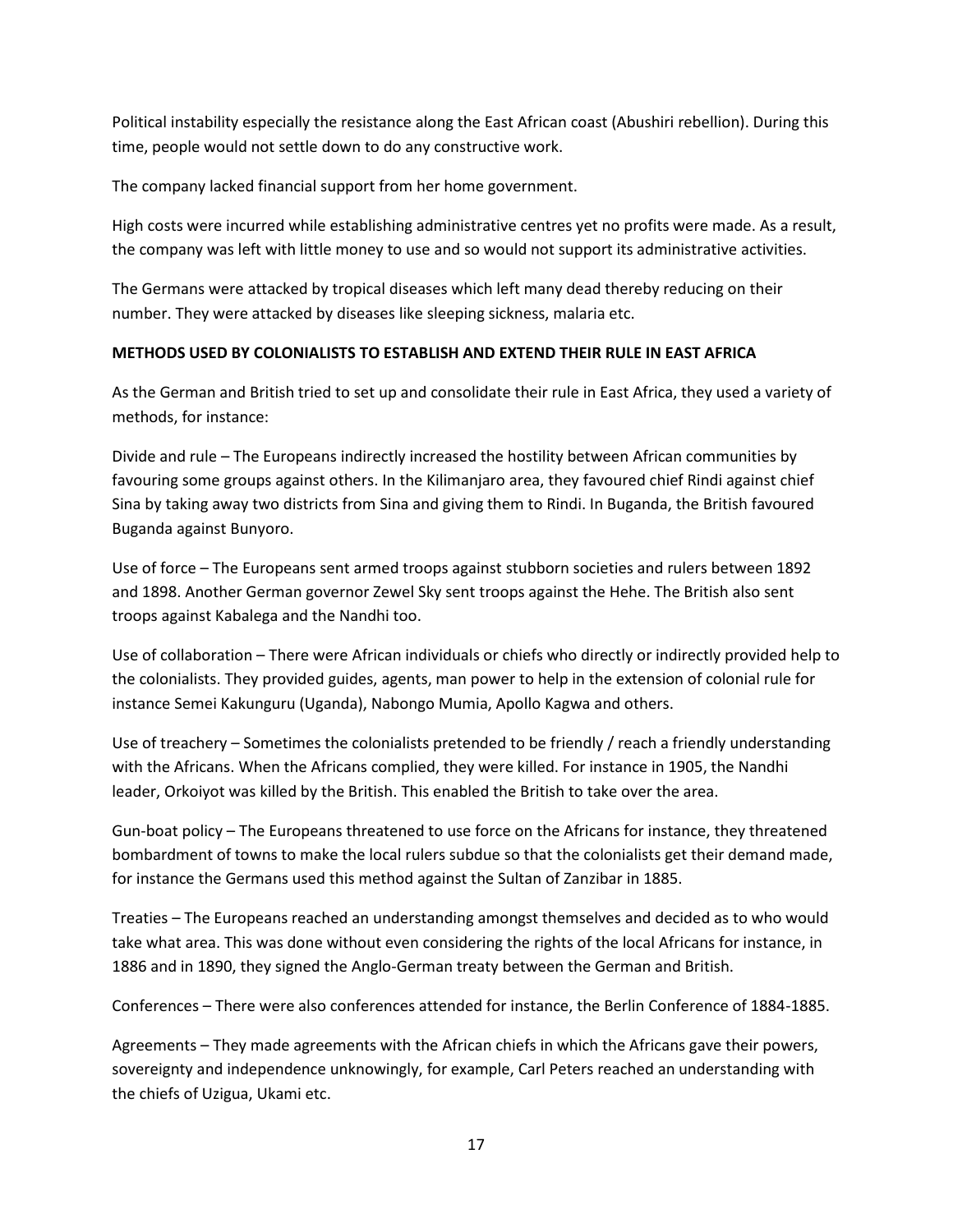Infrastructure – The colonialists set up transport systems, for example, roads, railway lines on land and steamers on lakes. These were used to get the good will of the Africans towards the colonialists. The system facilitated movement of troops during the pacification struggles.

Forts – They built forts, for example, Fort Portal, For Edward and others to show their presence in the area and also to protect their spheres of influence.

Missionary preaching – The missionaries preached love for each other. They encouraged Africans to be submissive to their foreign rulers.

Diplomacy – Use of gifts, building schools, hospitals etc.

Enthronement and reinstatement of African rules / chiefs, for example, Kasagama's enthronement and exile.

Use of chartered companies which ruled the colonies on behalf of the respective countries.

Experimenting with cash crops – This enabled Africans to remain busy through the sale of their crops, the Africans were able to pay taxes.

Mutual help and cooperation – European powers helped each other in establishing their rule, for example, Germans agreed with the British not to sell arms to Kabalega.

Enforcement of growing cash crops – The Africans grew cash crops in order to pay taxes. The cash crops kept the Africans too busy to revolt. The money which was got was used to pay taxes which financed colonial administration.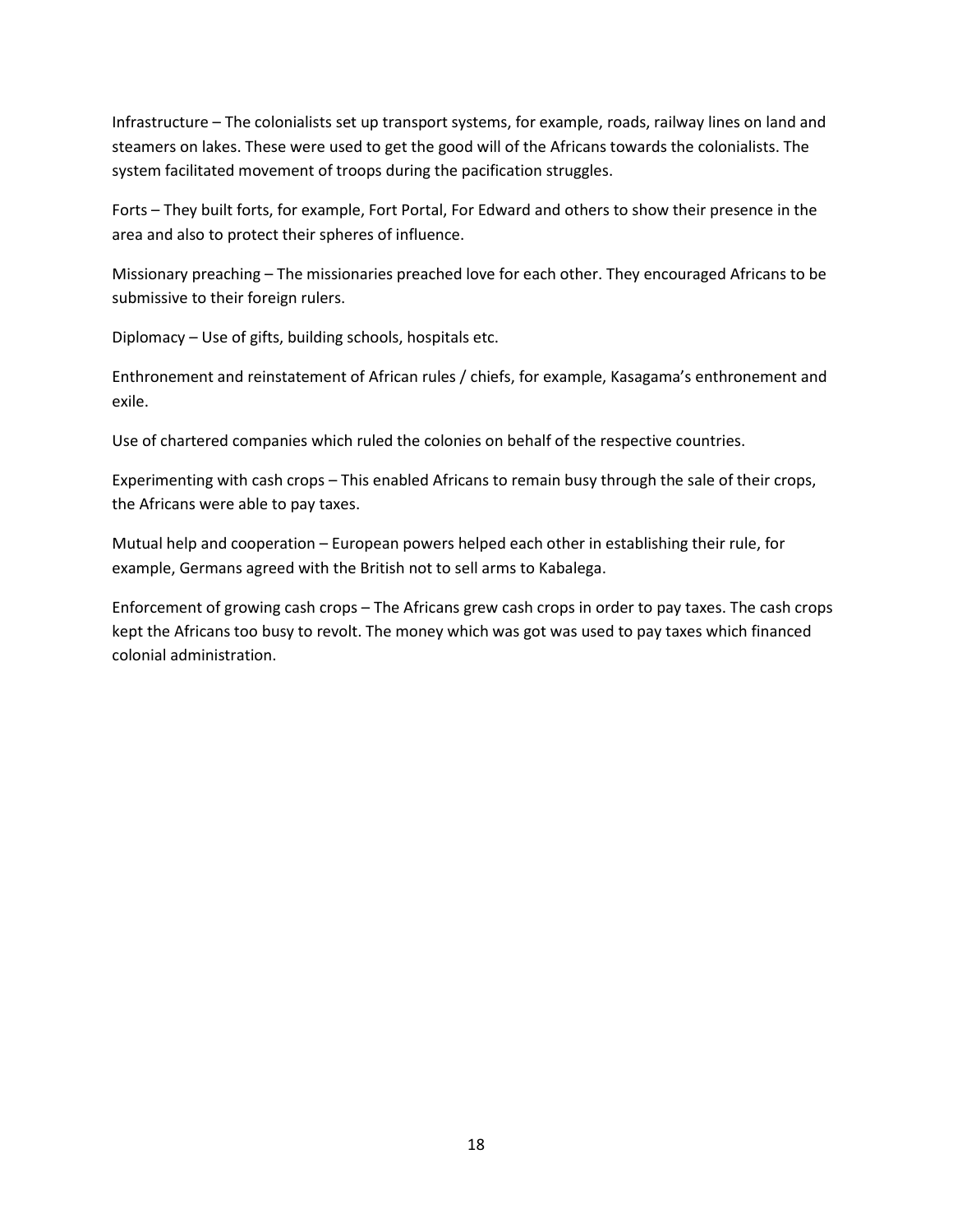## **THE 1900 BUGANDA AGREEMENT**

From 1899, the British expanded their control of Buganda with the help of Sir Henry Johnstone, the special commissioner at that time. Later in 1900, he signed an agreement with Buganda leaders, the three regents, that is to say, Sir Apollo Kaggwa, Stansilus Mugwanya and Zacharia Kisingiri on behalf of the infant king Daudi Chwa.

### **REASONS FOR THE SIGNING OF THE 1900 BUGANDA AGREEMENT**

They wanted to re-affirm the treaties / agreements they had signed before, for example, the treaty that was signed with Mwanga in December 1890.

The British government wanted to make its position more secure in Buganda and Uganda as a whole by strengthening the relationship between Buganda kingdom and the British government.

The British wanted to reduce British financial aid in the government of Uganda which had risen to 397,000 pounds between 1899 and 1900.

The British wanted to get help and cooperation of Buganda chiefs by rewarding them.

The first agreements like that of 1890 and 1892 had not been so well rewarded so they wanted to establish their supremacy and authority in Buganda and they could only attain this by signing the agreement.

They wanted an agreement that would tackle the question of land which would make it possible to facilitate cash crop production and colonial exploitation of Buganda resources.

They wanted an agreement which would allow the British to put into place a tax system which would enable the protectorate government to meet the costs of administration.

They wanted an agreement which would deal with the way of justice to be exercised in the kingdom.

They wanted to settle the confused political administrative system in Buganda.

## **REASONS WHY THE BUGANDA CHIEFS SIGNED THE BUGANDA AGREEMENT**

i. They wanted to get prestige and wealth.

ii. Buganda wanted protection against Bunyoro which had been a problem to her for a long time.

iii. The chiefs were ignorant of what they were doing, the Baganda wanted to enhance the stand of Buganda in the protectorate because if they signed the agreement, they would be at the same level as the British.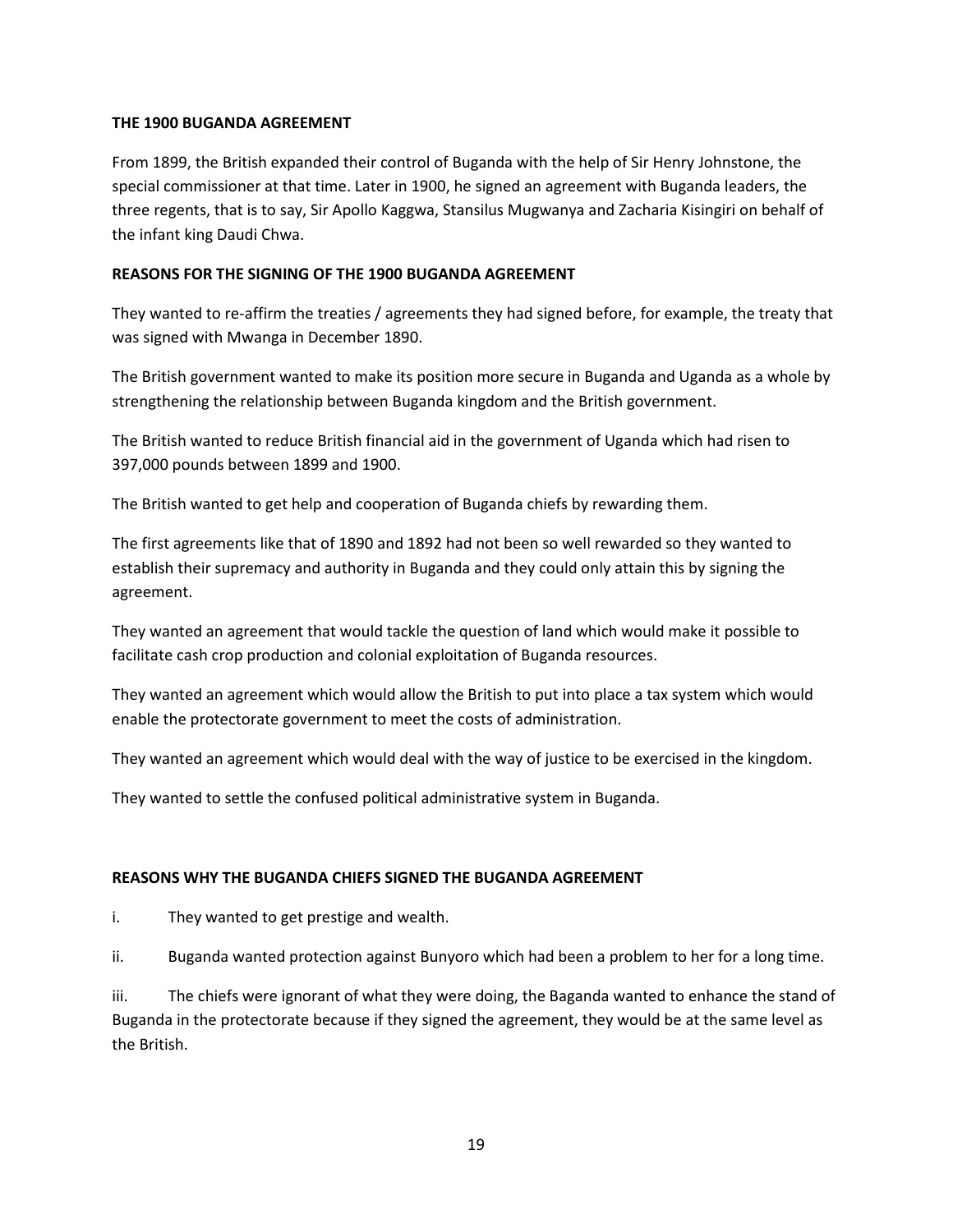## **PROVISIONS OF THE AGREEMENT**

The boundaries of Buganda were defined to include the formal 10 counties and other counties taken from Bunyoro by the British including Buyaga, Bugangaizi, part of Buruli, part of Buwekula, Northern Singo, part of Mubende. Buganda was to renounce her claims over other territories like Busoga.

On the aspect of land, Buganda was divided into Mailo and Crown land. Mailo land was distributed to the royal family, the ministers, the chiefs and was held on hereditary basis while crown land belonged to the colonial government. It included all the land with minerals, forests and any other area was regarded as unoccupied by the colonial government.

On government, the following were provisions:

i. Buganda was to be a province in the protectorate.

ii. The Kabaka was to get a title, his "Highness". He could call upon able bodied men for military services but he could not arm them without approval of the British resident.

iii. The Kabaka was to remain the link between the protectorate government and the people of Buganda.

iv. The laws of Buganda were to remain in force as long as they did not conflict with those of her majesty's government.

v. Buganda was divided into twenty counties and each county was to be ruled by a chief selected by Kabaka's government but approved by the British resident. Each county chief was to receive a salary of 200 pounds per year.

vi. The Kabaka was to rule with three ministers (katikiros), chief justice (Mulamuzi), and treasurer (muwanika).

vii. The Buganda lukiiko was to remain in place as the highest court of appeal and the highest political institution. It was made up of the three ministers, 120 county chiefs, 6 nominees of the Kabaka and 60 notables. The Kabaka could not dismiss any member from the lukiiko without the consent of the British resident.

On taxation, the following were agreed on:

(i) The chiefs and ministers were responsible for the collection of taxes in the kingdom but the revenue collected was to be emerged with the protectorate government.

(ii) A hut tax of 3 rupees and a gun tax of 2 rupees were to be paid per hut and by those who wanted to carry guns.

20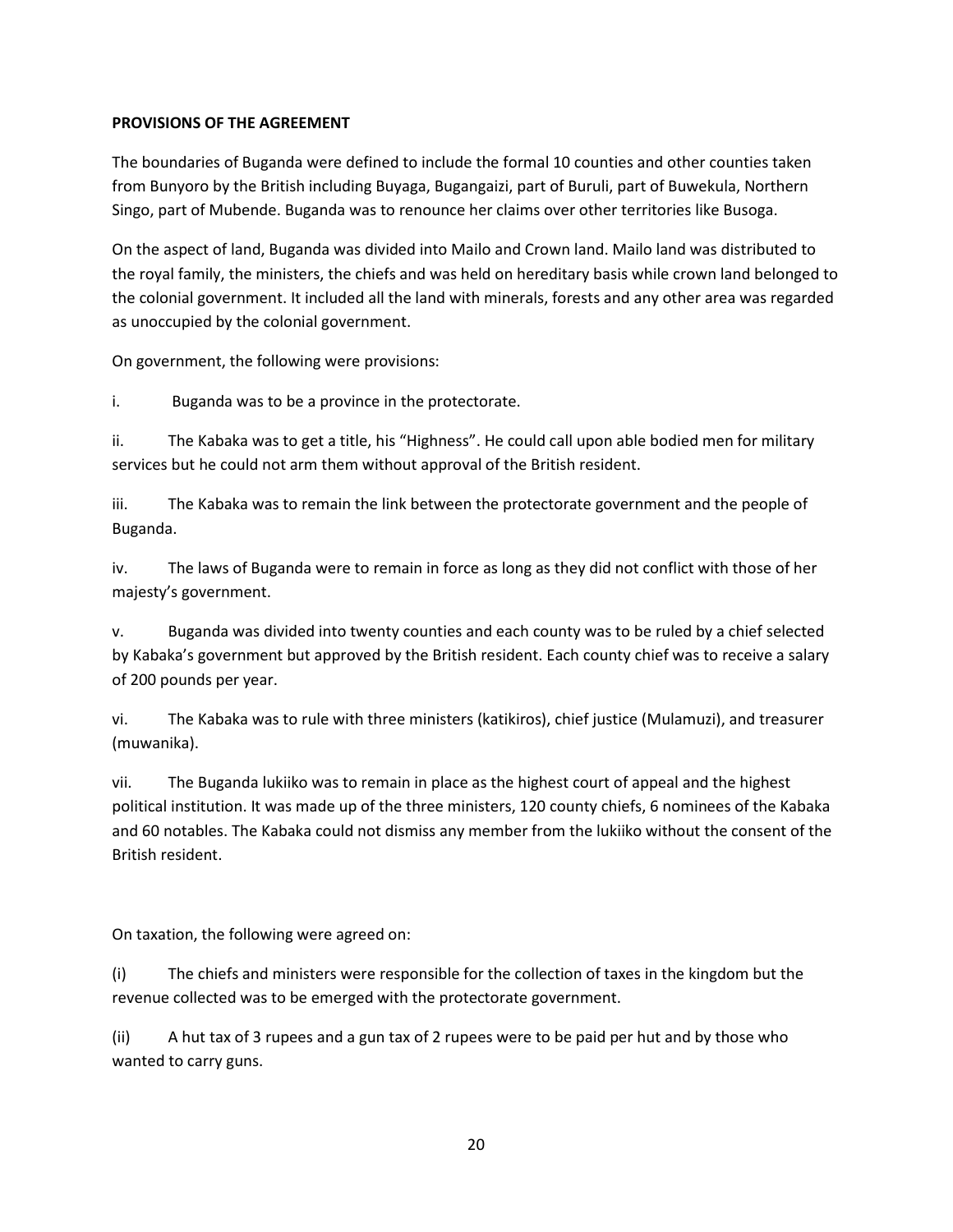(iii) No further taxes were to be imposed on the Baganda without the consent of Kabaka and the Lukiiko.

(iv) Exception from taxation could only be sought from the British resident.

## **EFFECTS OF THE 1900 BUGANDA AGREEMENT**

The agreement had many effects on Buganda and on the protectorate:

i. In Buganda, it reduced the power of traditional chiefs because they no longer had a right to tax their tenants as the Basuulu and Envujjo were abolished.

ii. It reduced the powers of the Kabaka because his powers over land distribution were taken away.

iii. The agreement initiated Anglo-Buganda cooperation. Buganda agents were later used to rule other areas on behalf of the British, for example, Kakungulu.

iv. It brought problems unto the question of federation in the 1960s.

v. It established a base for the British administration and Buganda in particular.

vi. It led to the creation of the land owning class and another class of non-land owners especially the peasants who became squatters and tenants paying an annual rent of 3 rupees to the land lord.

vii. It defined the boundaries of Buganda and incorporated land claimed by Bunyoro (the lost counties, Buyaga and Bugangazi).

viii. Buganda's laws remained in force as long as they did not conflict with the protectorate laws.

ix. The agreement, and the fact that Daudi Chwa was young, made the Lukiiko more powerful than it had been before.

x. Additionally, Buganda's politics was dominated by Apollo Kaggwa, the Katikiro who cooperated with the protectorate government leading his people to accept change.

xi. The agreement encouraged a cash crop economy in order to pay taxes that would maintain the colonial government so the whole kingdom had to grow cash crops, for example, cotton, tobacco, coffee, etc which are the traditional cash crops of Uganda today.

xii. Taxes were not welcomed by the natives and in an attempt to invade payment, people congested themselves in one hut which promoted the cause of contagious disease, for example, measles, TB, etc.

xiii. The agreement increased hostilities between Buganda and Bunyoro especially over the issues of the lost counties which were given to Buganda and this is still a major political problem.